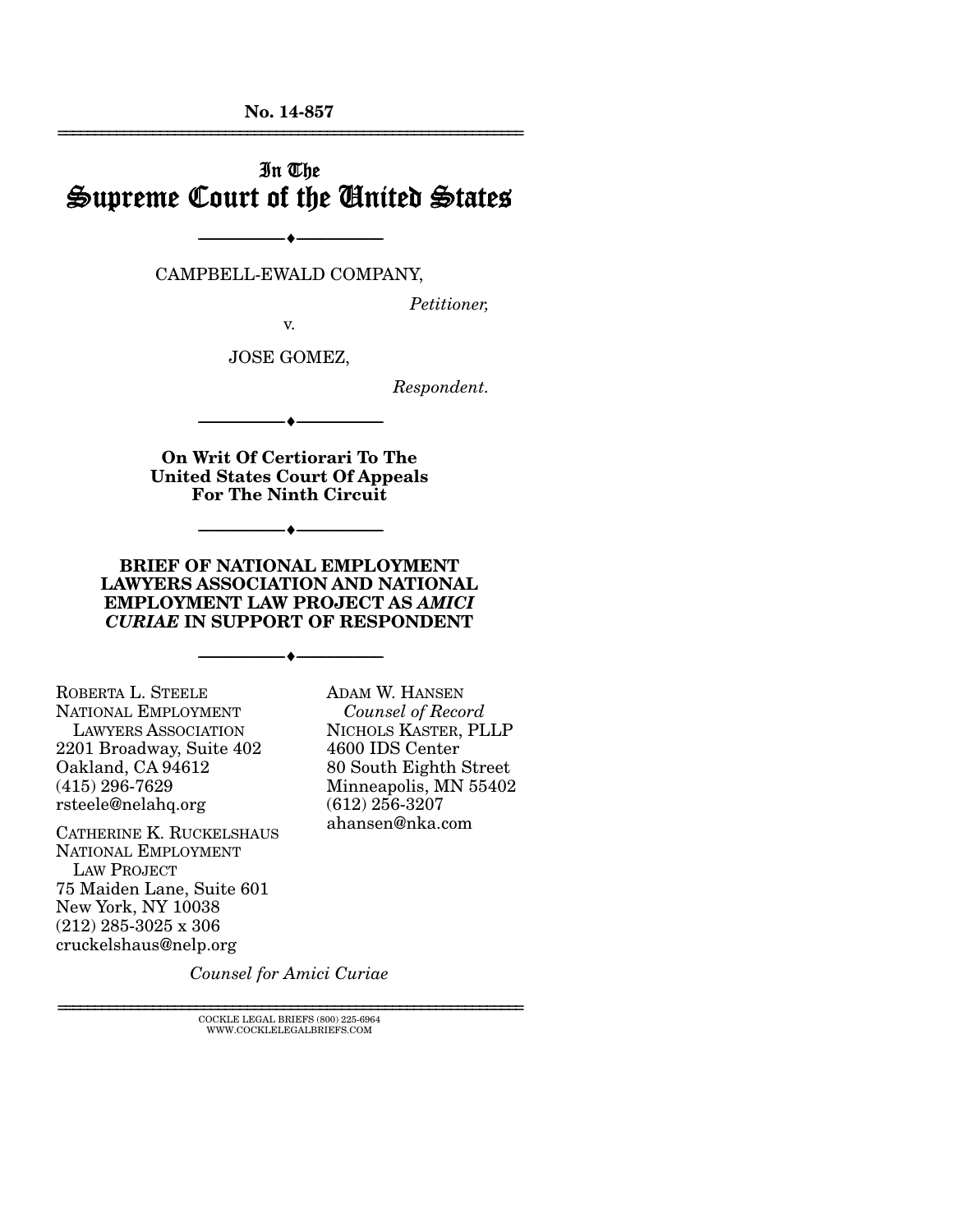# TABLE OF CONTENTS

# Page

|                     |    | INTEREST OF AMICI CURIAE                                                                                            | 1              |
|---------------------|----|---------------------------------------------------------------------------------------------------------------------|----------------|
| SUMMARY OF ARGUMENT |    |                                                                                                                     | $\overline{2}$ |
|                     |    |                                                                                                                     | 4              |
| I.                  |    | An Offer of Relief Does Not Defeat a                                                                                | 4              |
|                     |    | A. The Historical Context of Mootness                                                                               | 4              |
|                     |    | B. This Court Rejects the Mootness-by-                                                                              | 7              |
|                     | C. | After Roper, Courts Continue to Hold<br>that an Offer of Relief Only Moots an                                       | 9              |
|                     |    | D. Following <i>Genesis</i> , Circuit Courts Ac-<br>knowledge that an Offer of Relief<br>Does Not Moot a Claim      | 10             |
|                     | Е. | An Offer of Relief Does Not Moot a                                                                                  | 11             |
| II.                 |    | An Offer of Relief Cannot Moot a Class                                                                              | 13             |
|                     |    | A. The Historical Record Establishes that<br>Representative Actions Are Firmly<br>Rooted as Cases and Controversies | 13             |
|                     |    | B. A Named Plaintiff Represents a Puta-<br>tive Class When the Class Action Is                                      | 15             |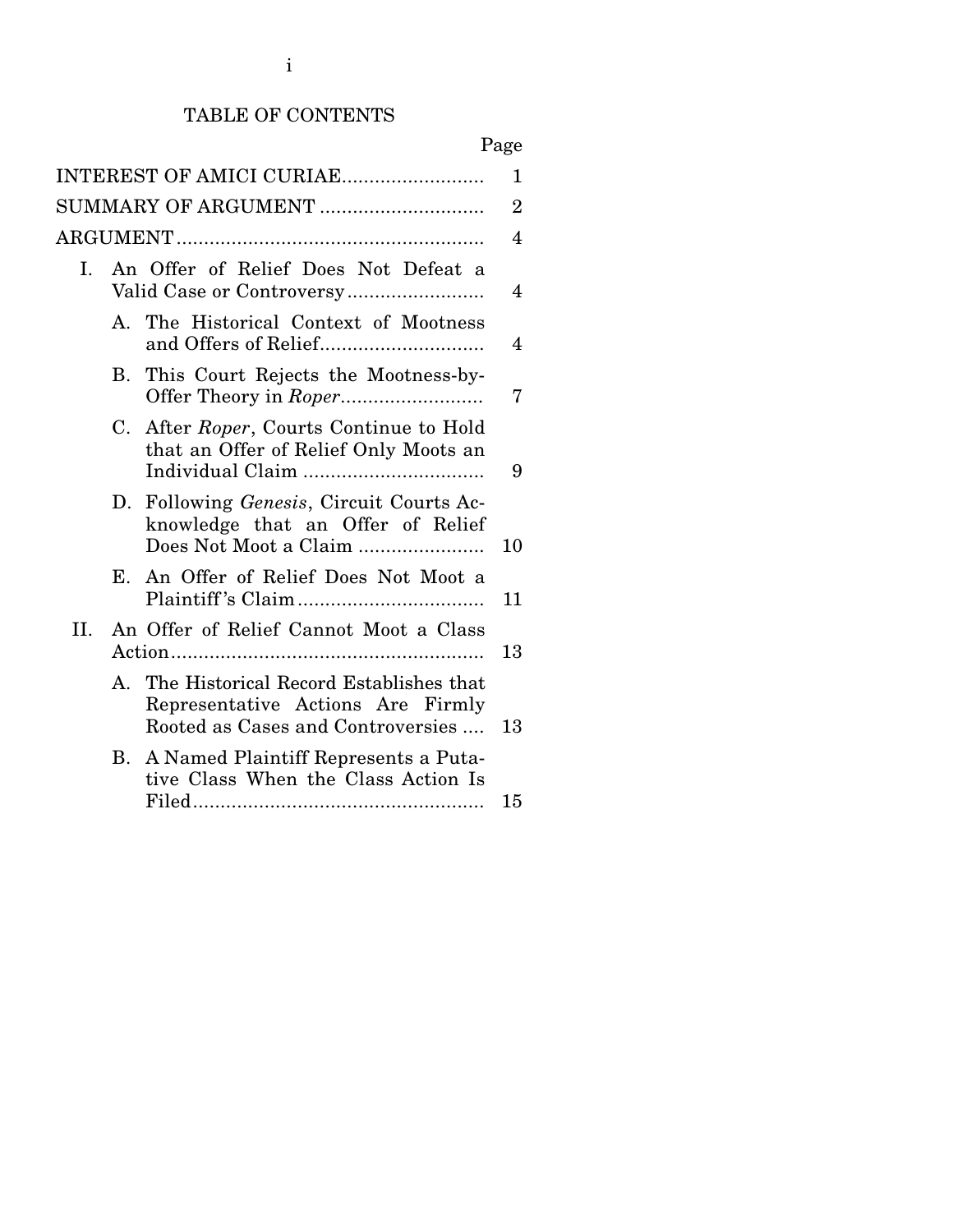ii

# TABLE OF CONTENTS – Continued

|                                                | Page |
|------------------------------------------------|------|
| III. Petitioner's Mootness-By-Offer Theory Un- |      |
|                                                |      |
|                                                |      |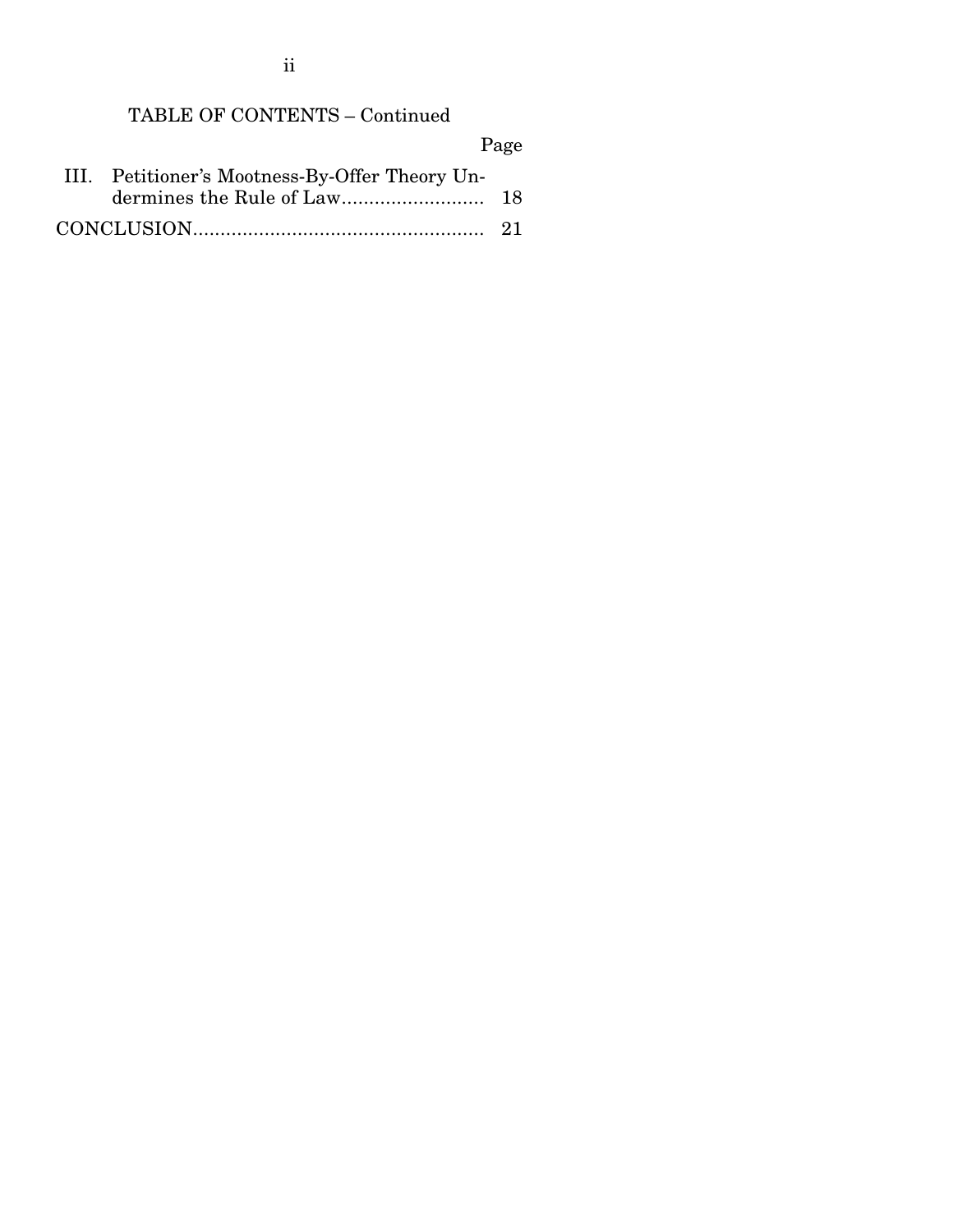## TABLE OF AUTHORITIES

# Page

## CASES

| American Pipe & Const. Co. v. Utah, 414 U.S.                                                                                          |
|---------------------------------------------------------------------------------------------------------------------------------------|
| Bais Vaakov of Spring Valley v. ACT, Inc., No.<br>14-1789, 2015 WL 4979406 (1st Cir. Aug. 21,                                         |
| Basic Inc. v. Levinson, 485 U.S. 224 (1988)19                                                                                         |
|                                                                                                                                       |
| Chapman v. First Index, Inc., Nos. 14-2773, 14-<br>2775, 2015 WL 4652878 (7th Cir. Aug. 6,                                            |
| Church of Scientology v. United States, 506                                                                                           |
| Cleveland v. Chamberlain, 66 U.S. 419 (1861)5, 6                                                                                      |
| Colbert v. Dymacol, 302 F.3d 155 (3d Cir. 2002)9                                                                                      |
| County of Suffolk v. Long Island Lighting Co.,                                                                                        |
| Deposit Guar. Nat. Bank, Jackson, Miss. v.                                                                                            |
| Franks v. Bowman Transp. Co., Inc., 424 U.S.                                                                                          |
| Genesis Healthcare Corp. v. Symczyk, 133 S. Ct.                                                                                       |
| Gomez v. Campbell-Ewald Co., 768 F.3d 871<br>(9th Cir. 2014), cert. granted, __ U.S. __,<br>135 S. Ct. 2311, 191 L.Ed.2d 977 (2015)11 |

iii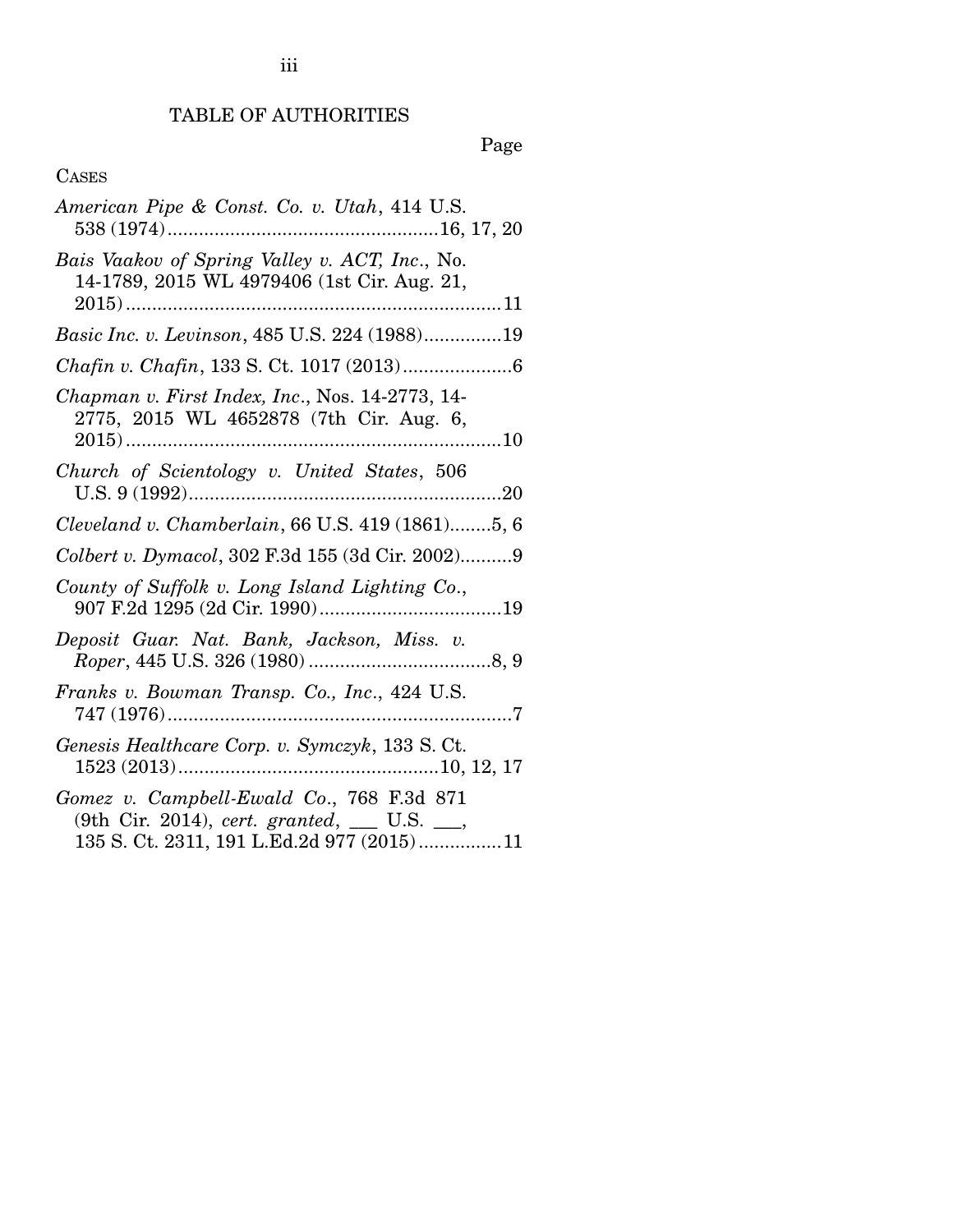## TABLE OF AUTHORITIES – Continued

| Page                                                                                         |
|----------------------------------------------------------------------------------------------|
| Hooks v. Landmark Industries, Inc., No. 14-<br>20496, 2015 WL 4760253 (5th Cir. Aug. 12,     |
| Knox v. Service Employees International Union,                                               |
|                                                                                              |
| Lord v. Veazie, 49 U.S. 251 (1850)4, 5, 6                                                    |
| Manufacturing Co. v. Wright, 141 U.S. 696                                                    |
| McCauley v. Trans Union, L.L.C., 402 F.3d 340                                                |
| Minneapolis & St. Louis R. Co. v. Columbus                                                   |
| Neale v. Volvo Cars of North America, LLC, No.<br>14-1540, 2015 WL 4466919 (3d Cir. July 22, |
| NFIB v. Sebelius, 132 S. Ct. 2566 (2012)12                                                   |
| N.L.R.B. v. Noel Canning, 134 S.Ct. 2550                                                     |
| O'Brien v. Ed Donnelly Enterprises, Inc., 575                                                |
|                                                                                              |
| People of State of California v. San Pablo &                                                 |
| Powell v. McCormack, 395 U.S. 486 (1969)6                                                    |
| Rand v. Monsanto, 926 F.2d 596 (7th Cir. 1991)9, 10                                          |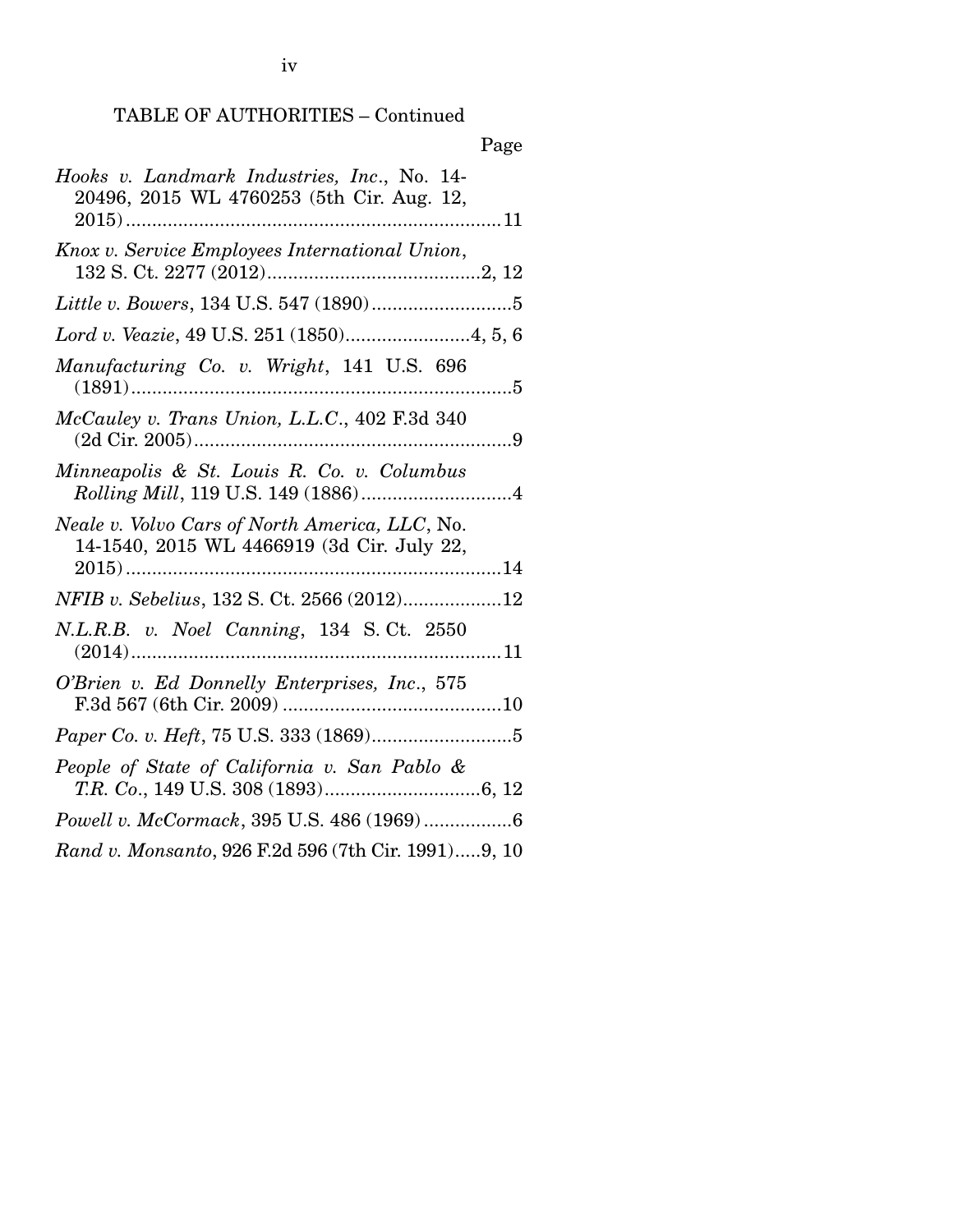## TABLE OF AUTHORITIES – Continued

| Page                                              |  |
|---------------------------------------------------|--|
|                                                   |  |
| Roper v. Consurve, Inc., 578 F.2d 1106 (5th Cir.  |  |
| San Mateo Co. v. Southern Pac. R. Co., 116        |  |
| Sandoz v. Cingular Wireless LLC, 553 F.3d 913     |  |
| Smith v. Swormstedt, 57 U.S. (16 How.) 288        |  |
| Sosna v. Iowa, 419 U.S. 393 (1975)14              |  |
| Southern Pacific Terminal Co. v. ICC, 219 U.S.    |  |
| Sprint Commc'ns Co., L.P. v. APCC Servs., Inc.,   |  |
| Tanasi v. New Alliance Bank, 786 F.3d 195 (2d     |  |
| Teamsters v. United States, 431 U.S. 324 (1977)18 |  |
| Warren v. Sessoms & Rogers, P.A., 676 F.3d 365    |  |
| Winokur v. Bell Fed. Sav. & Loan Ass'n, 560       |  |
|                                                   |  |

RULES

Fed. R. Civ. P. 23 ................................................. *passim*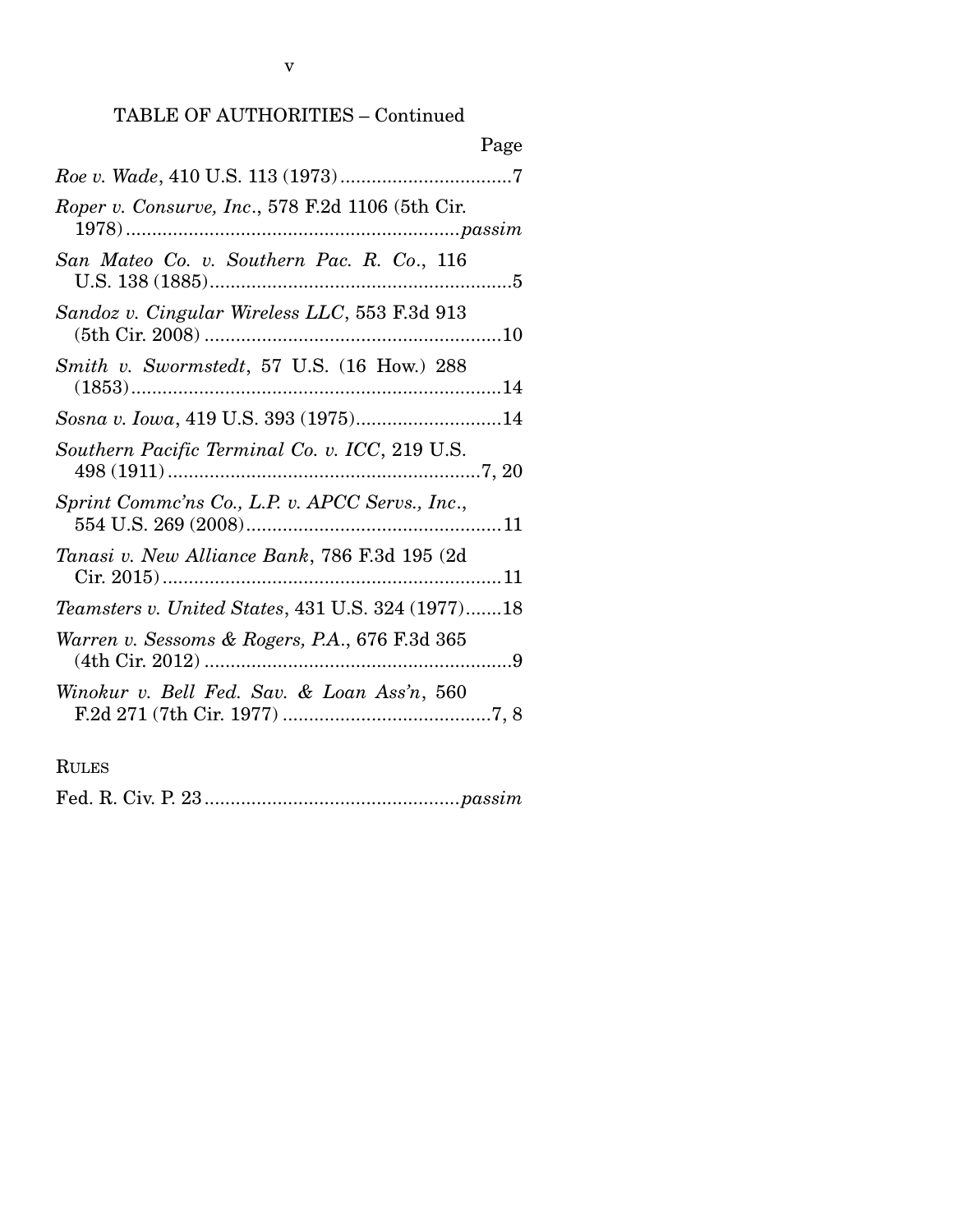# TABLE OF AUTHORITIES – Continued

Page

**MISCELLANEOUS** 

| Advisory Committee Notes to Fed. R. Civ. P.                                                                                                         |  |
|-----------------------------------------------------------------------------------------------------------------------------------------------------|--|
| James Love Hopkins, The New Federal Equity                                                                                                          |  |
| Stephen C. Yeazell, The Past and Future of<br>Defendant and Settlement Classes in Collec-<br><i>tive Litigation</i> , 39 Ariz. L. Rev. 687 (1997)14 |  |
| Stephen C. Yeazell, From Medieval Group<br>Litigation to the Modern Class Action 21                                                                 |  |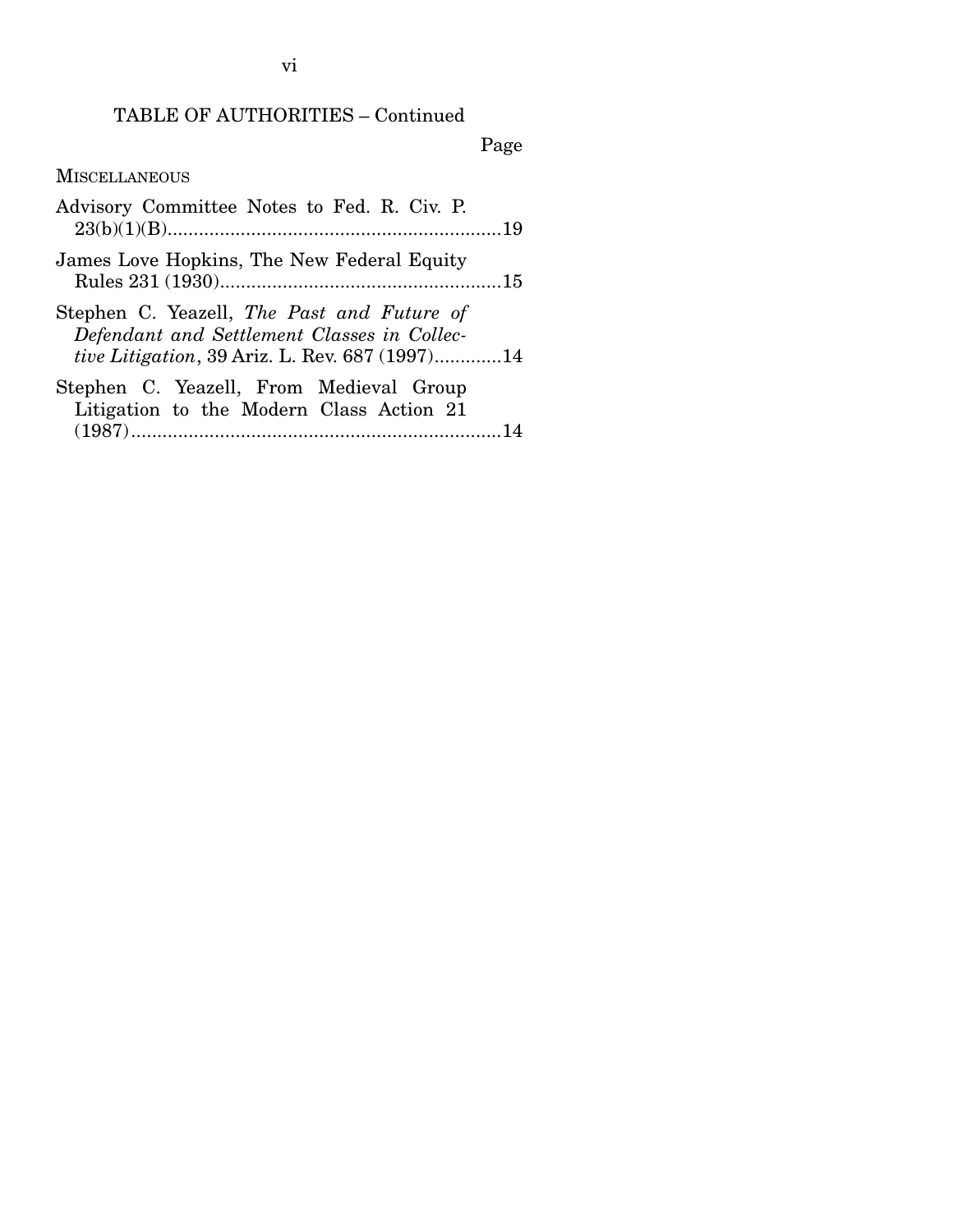The National Employment Lawyers Association ("NELA") is the largest professional membership organization in the country comprised of lawyers who represent workers in labor, employment and civil rights disputes. Founded in 1985, NELA advances employee rights and serves lawyers who advocate for equality and justice in the American workplace. NELA and its 69 circuit, state, and local affiliates have a membership of over 4,000 attorneys who are committed to working on behalf of those who have been illegally treated in the workplace. NELA's members litigate daily in every circuit, affording NELA a unique perspective on how the principles announced by the courts in employment cases actually play out on the ground. NELA strives to protect the rights of its members' clients, and regularly supports precedent-setting litigation affecting the rights of individuals in the workplace.

 The National Employment Law Project ("NELP") is a non-profit legal organization with over 45 years of experience advocating for the employment and labor rights of low-wage and unemployed workers.

 $<sup>1</sup>$  Pursuant to this Court's Rule 37.3(a), both parties submit-</sup> ted letters to the Clerk granting blanket consent to amicus curiae briefs. Pursuant to this Court's Rule 37.6, amici state that this brief was not authored in whole or in part by counsel for any party, and that no person or entity other than amici, their members, or their counsel made a monetary contribution intended to fund the preparation or submission of this brief.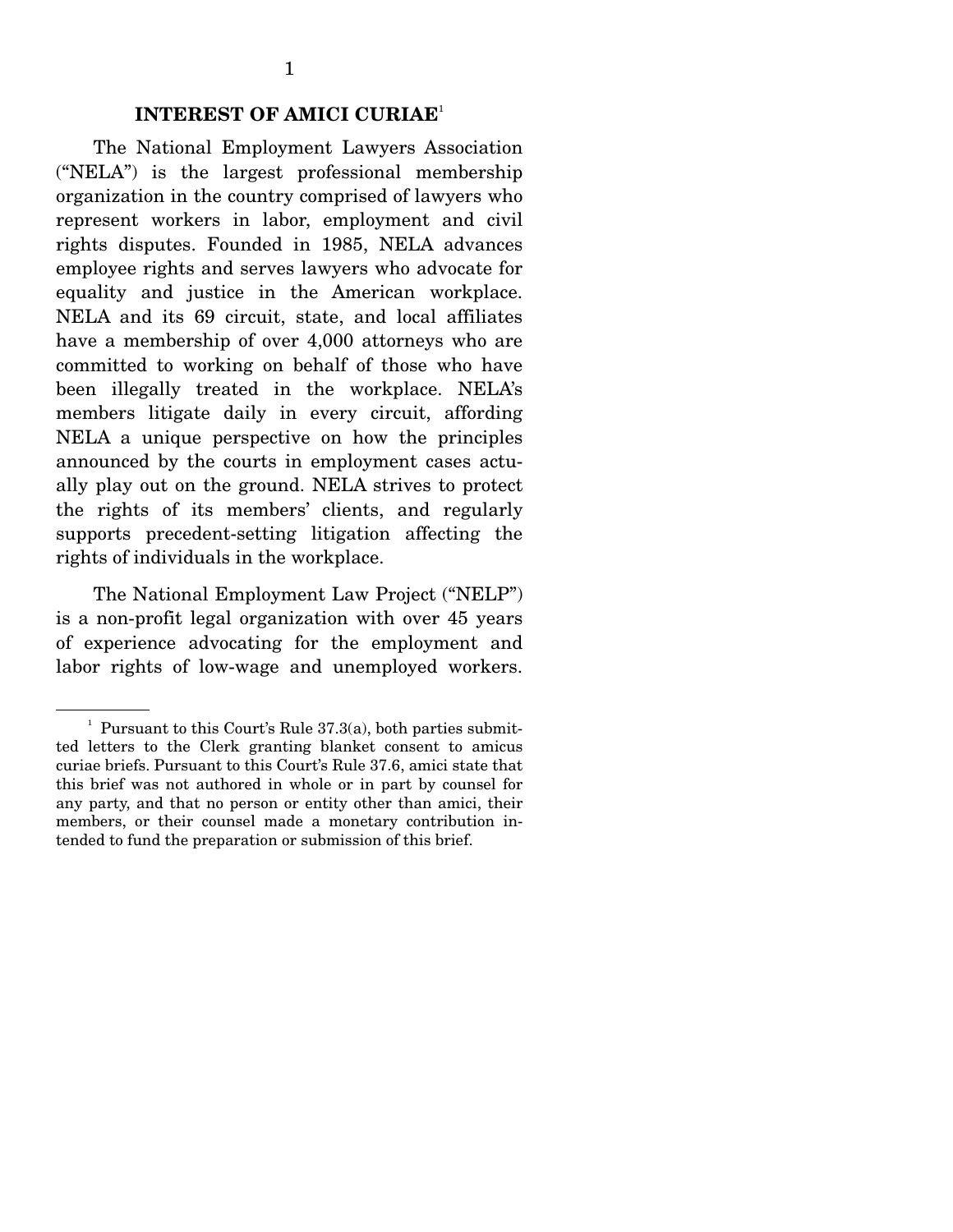NELP's areas of expertise include the workplace rights of low-wage workers under federal employment and labor laws, with a special emphasis on wage and hour rights. Employment rights are virtually meaningless if workers cannot join together in a collective or class action to seek protections, and upholding the procedural rights for workers under these mechanisms is therefore paramount to ensuring those protections. NELP has litigated and participated as amicus in numerous cases addressing the rights of workers under the Fair Labor Standards Act and related state laws in most federal circuits and in the U.S. Supreme Court.

 Amici have an abiding interest in the protection of the legal rights of working men and women. The artificial jurisdictional limits advanced by Petitioner would seriously impair the ability of employees – among others – to have their day in court. Amici submit this brief to explain why the Ninth Circuit's judgment should be affirmed.

#### **SUMMARY OF ARGUMENT**

--------------------------------- ---------------------------------

 An offer of relief does not place a valid "case" or "controversy" beyond the reach of an Article III court. As this Court has repeatedly cautioned, "[a] case becomes moot only when it is impossible for a court to grant any effectual relief whatever to the prevailing party." *Knox v. Service Employees International Union*, 132 S. Ct. 2277, 2287 (2012). An offer does not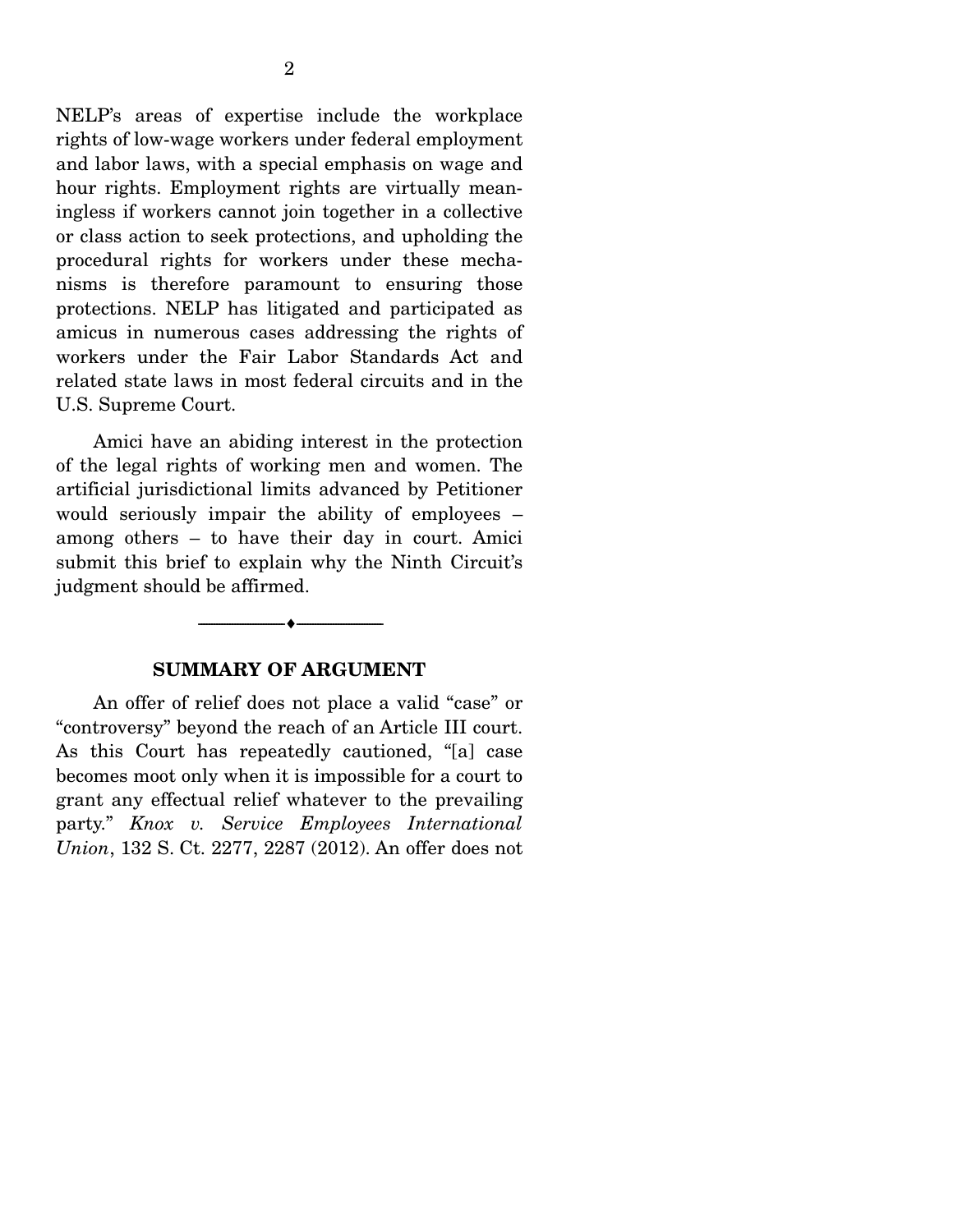render a court powerless to issue a judgment on liability and damages.

 Petitioner's mootness-by-offer theory finds no support in the historical record. Instead, the theory finds its roots in now discredited circuit case law dating back only one generation. As more modern cases have since concluded, the mootness-by-offer theory rests on a series of mistaken assumptions about the nature of federal jurisdiction.

 In the context of a class action, an offer of relief to the named plaintiff fails to defeat standing for an additional reason: a plaintiff in a class action asserts the common interests of a group. The historical record demonstrates that representative litigation – where a person stands in the shoes of a group and pursues the interests of that group – was well-established and understood at the time of the framing of the U.S. Constitution. In such cases, an offer to the named plaintiff does not satisfy the interests of the class validly asserted in the case or controversy.

 Petitioner's theory, if accepted, would work a host of problems on courts, parties, and citizens. Allowing defendants to "pick off" class action plaintiffs would put a variety of illegal conduct beyond the reach of the law, with damaging consequences to various parties subjected to common harm. The Constitution does not contemplate such a result.

--------------------------------- ---------------------------------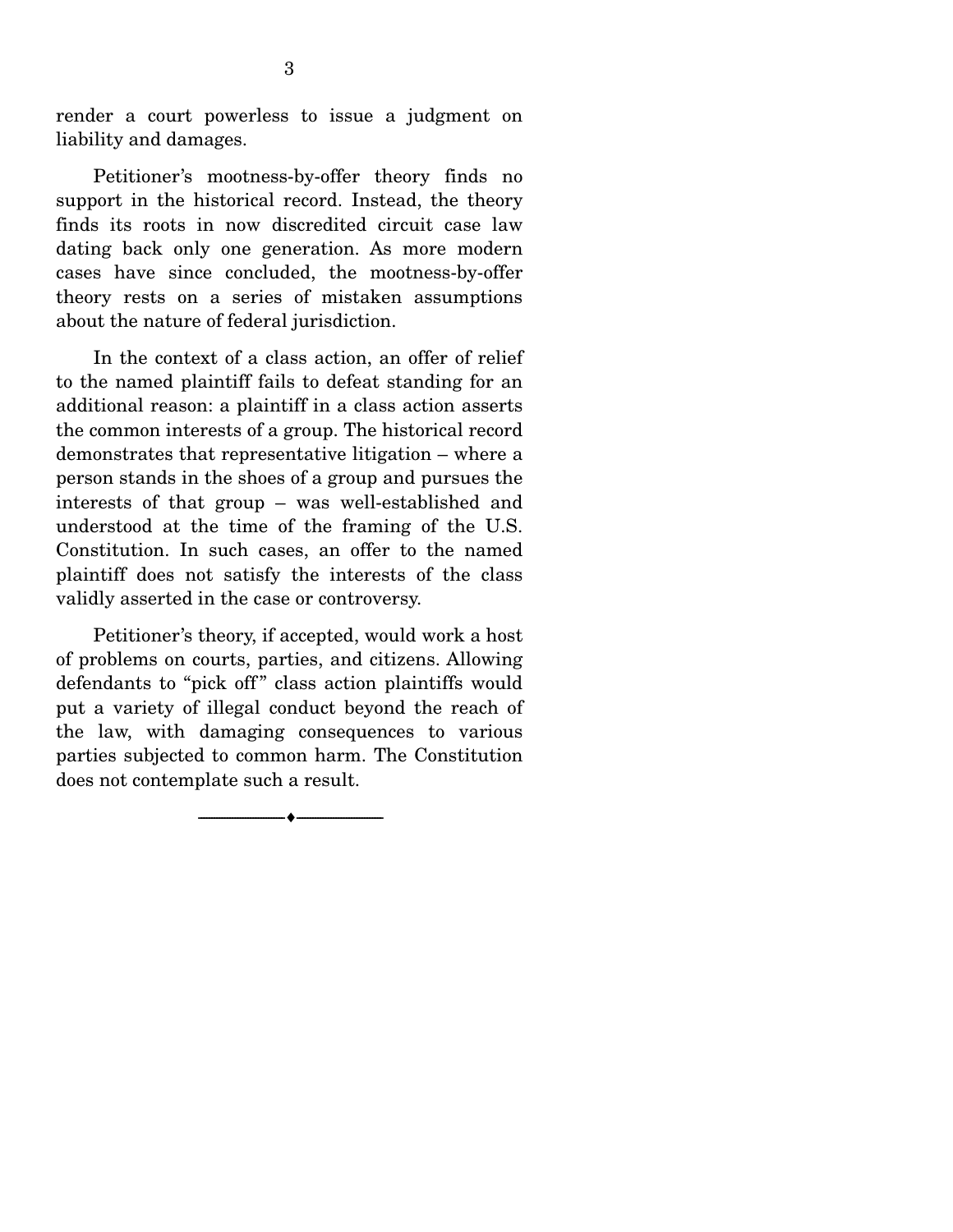#### **ARGUMENT**

### **I. AN OFFER OF RELIEF DOES NOT DE-FEAT A VALID CASE OR CONTROVERSY.**

 An offer of relief is just that: an offer. It does not operate as a light switch allowing defendants to choose when federal courts have the constitutional authority to act. The historical record, this Court's precedents, and common sense all confirm that an offer of relief does not render the case moot.

#### **A. The Historical Context of Mootness and Offers of Relief.**

 The historical record in this case is of particular significance. After all, Petitioner's mootness-by-offer theory does not rely on any intervening change between 1789 and the present. Presumably, if a valid "case" or "controversy" could be negated by an offer, such a jurisdictional limitation would have been widely understood during the founding era of the Constitution. But the exact opposite is true: it was widely accepted that an unaccepted offer "leaves the matter as if no offer had ever been made." *Minneapolis & St. Louis R. Co. v. Columbus Rolling Mill*, 119 U.S. 149, 151 (1886).

 This Court began to grapple with the concept of mootness as a jurisdictional limitation as far back as the mid-1800s. In *Lord v. Veazie*, the Court confronted a case where two litigants proceeded with a feigned dispute in pursuit of a judgment that would serve their aligned interests in the outcome of the case. 49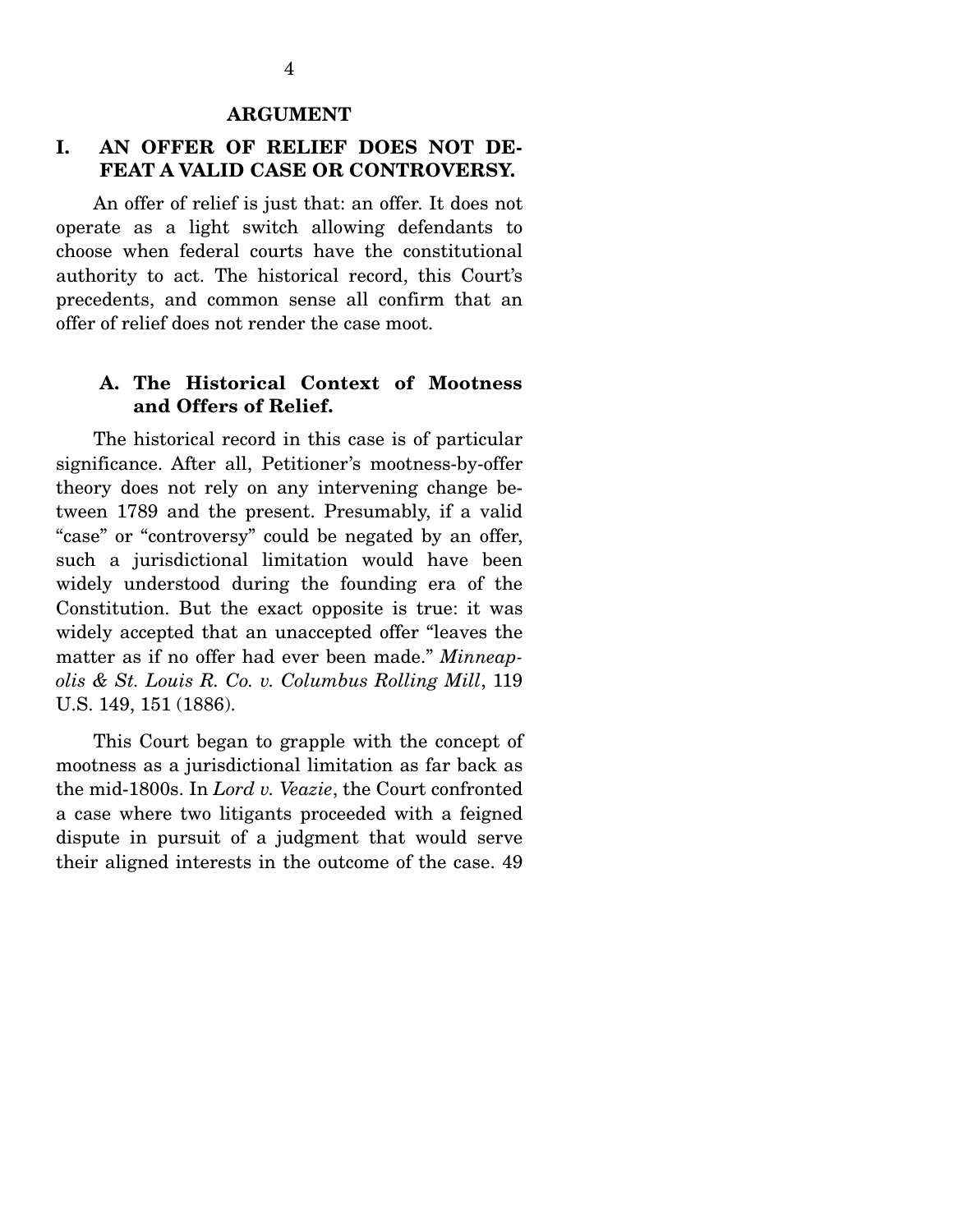U.S. 251 (1850). The Court dismissed the action, pointing out that the courts were designed to resolve disputes featuring a "real and substantial controversy." *Id.* at 255.

 The Court built upon that principle in *Lord* in *Cleveland v. Chamberlain*. There, the parties had litigated a dispute at the lower court level, with one obtaining judgment and the other appealing. 66 U.S. 419, 425 (1861). In the time between the judgment and the Supreme Court's hearing of the case, the appellant acquired the appellee's interest in the judgment, but nevertheless pressed forward with his appeal despite retaining interest in both sides of the dispute. *Id.* The Court, relying on *Lord*, dismissed the case, holding that while there was undoubtedly a "controversy" when the lower court's judgment was rendered, the appellee's subsequent transfer of his interest to the appellant ended the controversy and, by extension, mooted the case on appeal. *Id.* at 425- 26.

 Between the 1860s and 1891, this Court issued several "mootness" dismissals developing the precedent established by *Lord* and *Cleveland*. *See Paper Co. v. Heft*, 75 U.S. 333 (1869); *San Mateo Co. v. Southern Pac. R. Co.*, 116 U.S. 138 (1885); *Little v. Bowers*, 134 U.S. 547 (1890); *Manufacturing Co. v. Wright*, 141 U.S. 696 (1891).

 However, it was not until 1893 that the Court entertained the notion that a case could be rendered moot by virtue of a defending party's unaccepted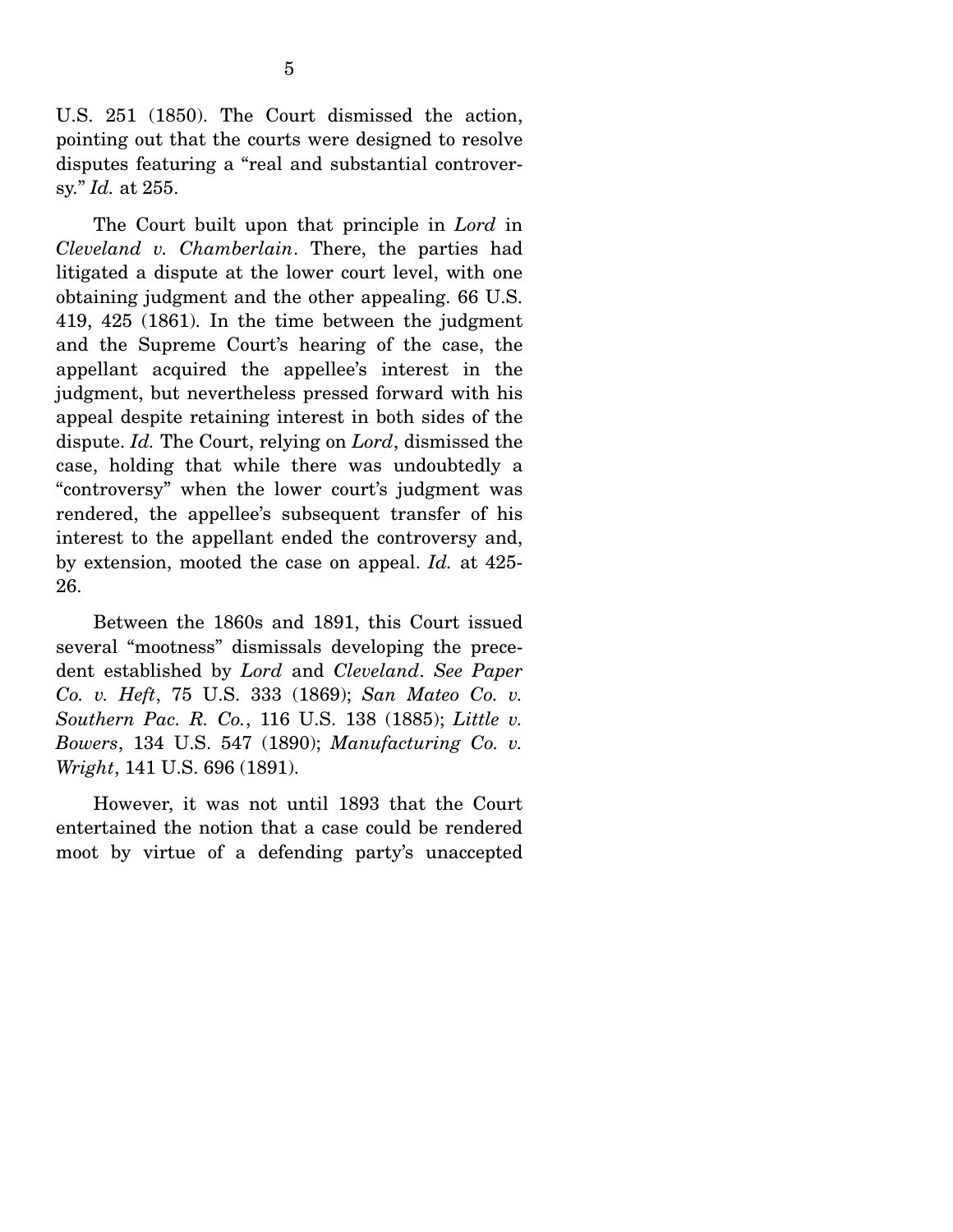provision of full relief. In *People of State of California v. San Pablo & T.R. Co.*, the state of California brought an action against a railroad company seeking recovery of unpaid taxes and, prior to the Supreme Court's hearing of the case, the railroad company tendered payment of the full amount owed. 149 U.S. 308, 314 (1893). Though California did not accept the tender, the railroad company nonetheless deposited the full amount owed into a state bank account. *Id.* In accordance with California law, such a deposit had the effect of extinguishing claims against the debtor. *Id.* The Supreme Court dismissed the case, ruling that California, having "received" full payment under state law despite its attempts to reject the railroad company's tender, had come to possess all that it could gain through litigation and therefore, retained no legally cognizable interest in further litigation. *Id.* Because California state law explicitly regarded the railroad company's deposit as the legal equivalent of the state accepting payment, the railroad company's "offer" was functionally immune from rejection. *Id.*

 Between the 1890s and the present, the Court reaffirmed the collective principles established in *Lord*, *Cleveland*, and *San Pablo*. *See*, *e.g.*, *Powell v. McCormack*, 395 U.S. 486, 496-98 (1969) (reaffirming that a case remains live so long as the parties have a "concrete" interest in the litigation in which the court could provide some form of relief); *Chafin v. Chafin*, 133 S. Ct. 1017, 1023 (2013) (a plaintiff 's claim is not moot "[a]s long as [he has] a concrete interest, however small, in the outcome of the litigation.").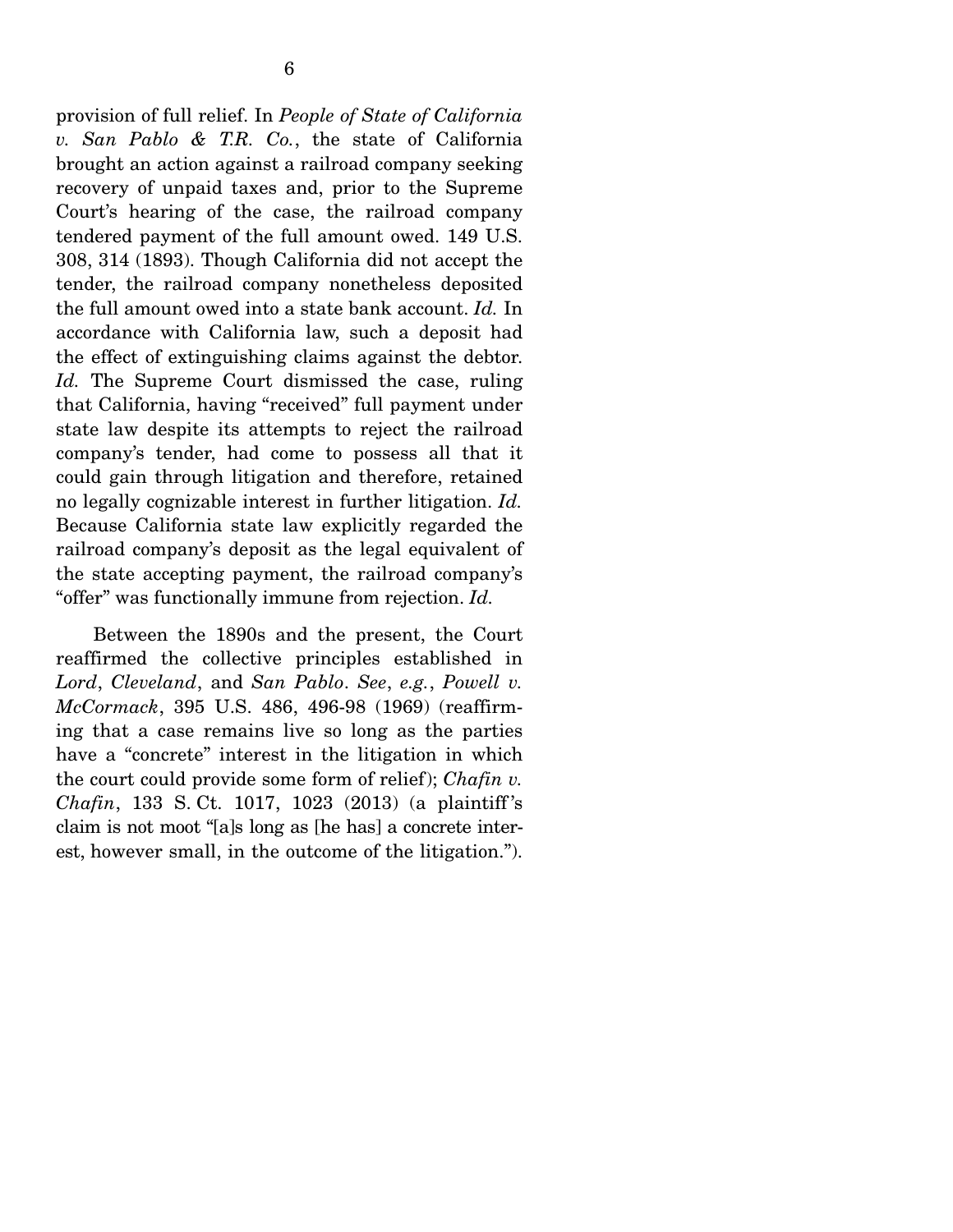Importantly, however, this Court applied a functional approach to determining jurisdictional limits. For example, in cases where there was not a "live" controversy in the traditional sense, but where the controversy was capable of repetition that would evade review, this Court reaffirmed the power of the judiciary to provide relief. *See Southern Pacific Terminal Co. v. ICC*, 219 U.S. 498, 515 (1911); *Roe v. Wade*, 410 U.S. 113, 125 (1973); *Franks v. Bowman Transp. Co., Inc.*, 424 U.S. 747, 756 (1976).

#### **B. This Court Rejects the Mootness-by-Offer Theory in** *Roper***.**

 The mootness-by-offer theory advanced by Petitioner made its debut in the circuit courts in 1977.

 In *Winokur v. Bell Fed. Sav. & Loan Ass'n*, plaintiff depositors brought a class action suit against a savings and loan for alleged deceptive advertising. 560 F.2d 271, 273 (7th Cir. 1977). The defendant subsequently changed its disputed practices and tendered the claimed damages and court costs to each plaintiff. *Id.* On the basis of these actions, the district court determined that the plaintiffs ceased to have a stake in the controversy and dismissed the action as moot. *Id.* On appeal, the Seventh Circuit affirmed the ruling, finding that the tender of costs and damages to the plaintiffs and the abandonment of the disputed practices provided the plaintiffs with all that they could obtain in the course of litigation and that, as such, there was no live controversy left to resolve and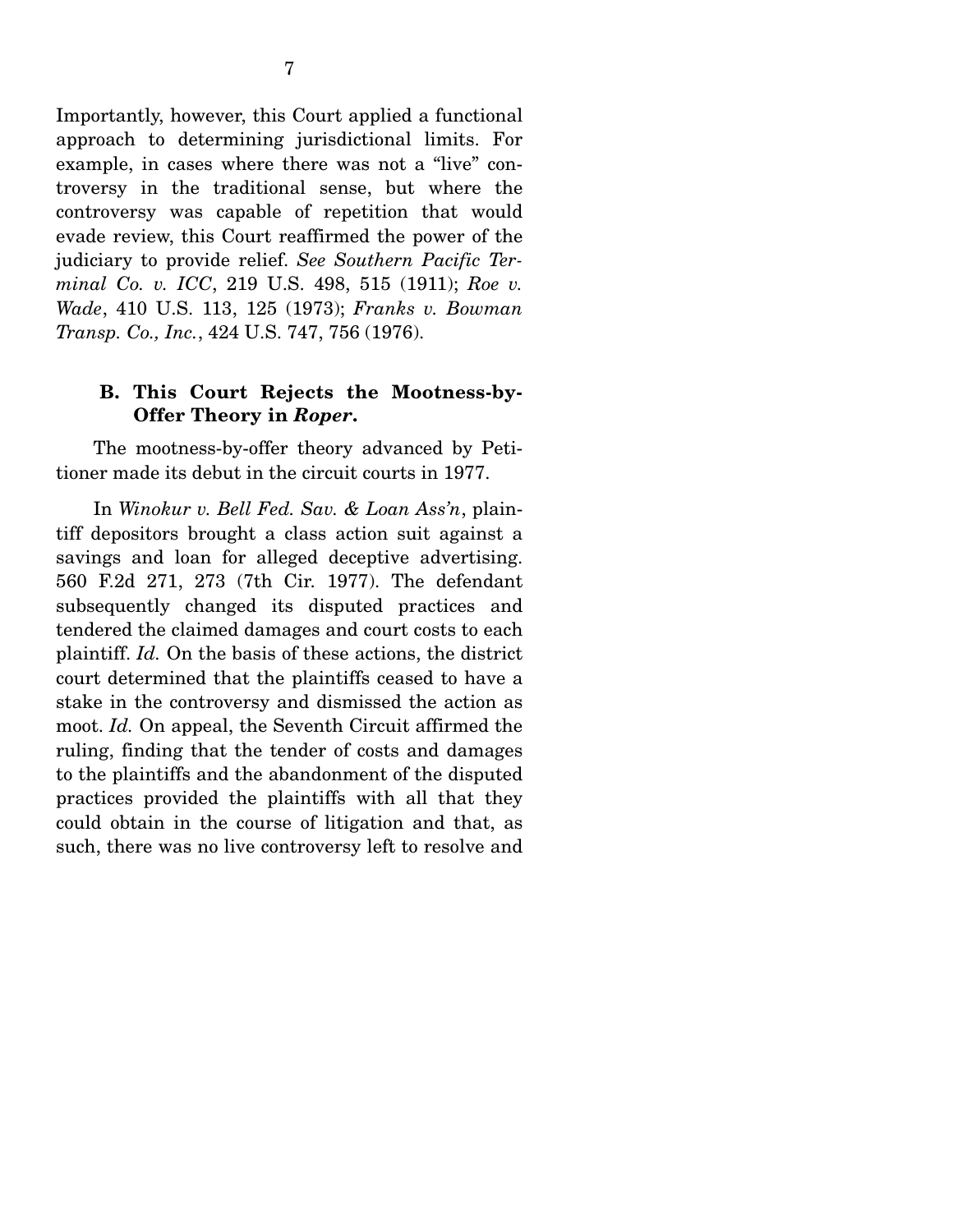the court lacked jurisdiction to hear any further proceedings as to the individual claims of the named plaintiffs. *Id.* at 274. The court further held that, given the absence of a live controversy between the named plaintiffs and the defendant, the court did not have jurisdiction to review the district court's denial of class certification. *Id.*

 Shortly after the Seventh Circuit issued its decision in *Winokur*, the Fifth Circuit reached the opposite conclusion in a similar case, holding that where defendants offer complete individual relief to named plaintiffs in a class action, those plaintiffs maintained an individual interest in sharing costs of litigation with other class members (and therefore standing to continue litigating). *See Roper v. Consurve, Inc.*, 578 F.2d 1106 (5th Cir. 1978).

This Court's 1980 decision in *Roper* was intended to resolve the circuit split as to the mootness issue. There, credit card holders brought a class action suit against a national bank, alleging violations of usury laws in Mississippi. *Deposit Guar. Nat. Bank, Jackson, Miss. v. Roper*, 445 U.S. 326, 328 (1980). After the named plaintiffs were denied class certification, the defendant bank offered to submit to an adverse judgment and provide the named plaintiffs with the maximum awards allowable by law. *Id.* at 329. On the basis of the bank's offer, the district court entered judgment in favor of the plaintiffs. *Id.* at 330. The Fifth Circuit reversed and remanded, holding that the case was not moot. *Id.* This Court affirmed, holding that neither the bank's tender nor the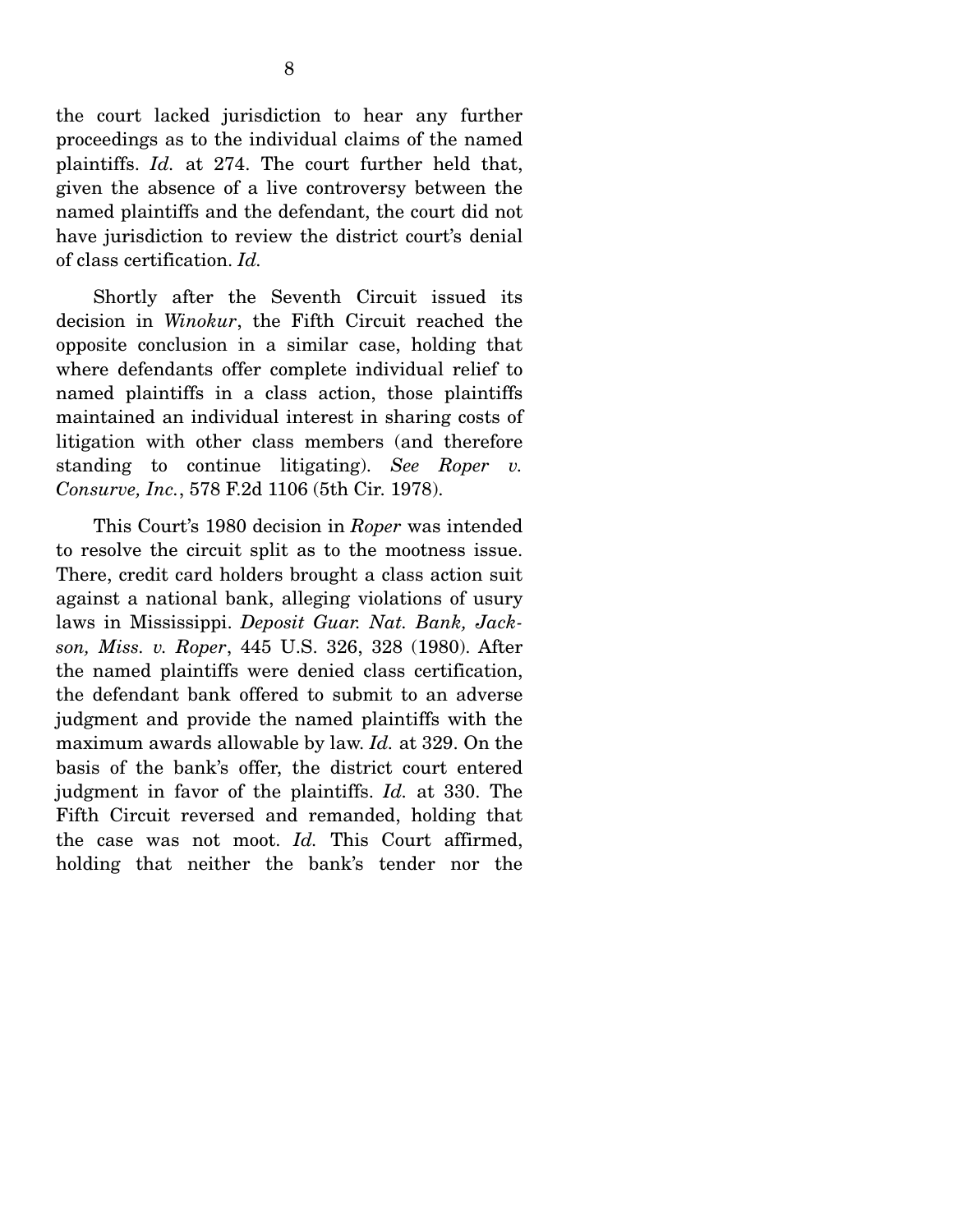district court's judgment mooted the plaintiff 's case or controversy because each plaintiff maintained an individual interest as to the question of class certification, which, if granted, could allow for sharing of costs with fellow class members. *Id.* at 336. The Court further noted that "[t]o deny the right to appeal simply because the defendant has sought to 'buy off ' the individual private claims of the named plaintiffs would be contrary to sound judicial administration." *Id.* at 339.

#### **C. After** *Roper***, Courts Continue to Hold that an Offer of Relief Only Moots an Individual Claim.**

 In the wake of *Roper*, some courts erroneously persisted in accepting defendants' theory an offer of relief could moot an individual claim.

 In *Rand v. Monsanto*, the Seventh Circuit became the first circuit court to endorse the mootnessby-offer argument in conjunction with Rule 68. There, Judge Easterbrook held that an offer had the effect of ending the controversy between the parties because there was no longer a conflict over which to litigate. 926 F.2d 596, 598 (7th Cir. 1991). Nonetheless, Judge Easterbrook recognized that, under *Roper*, "the dispute about certification of the class survives." *Id.*  Other circuits, relying on *Rand*, soon followed the Seventh Circuit's lead. *See McCauley v. Trans Union, L.L.C.*, 402 F.3d 340, 340 (2d Cir. 2005); *Colbert v. Dymacol*, 302 F.3d 155 (3d Cir. 2002); *Warren v.*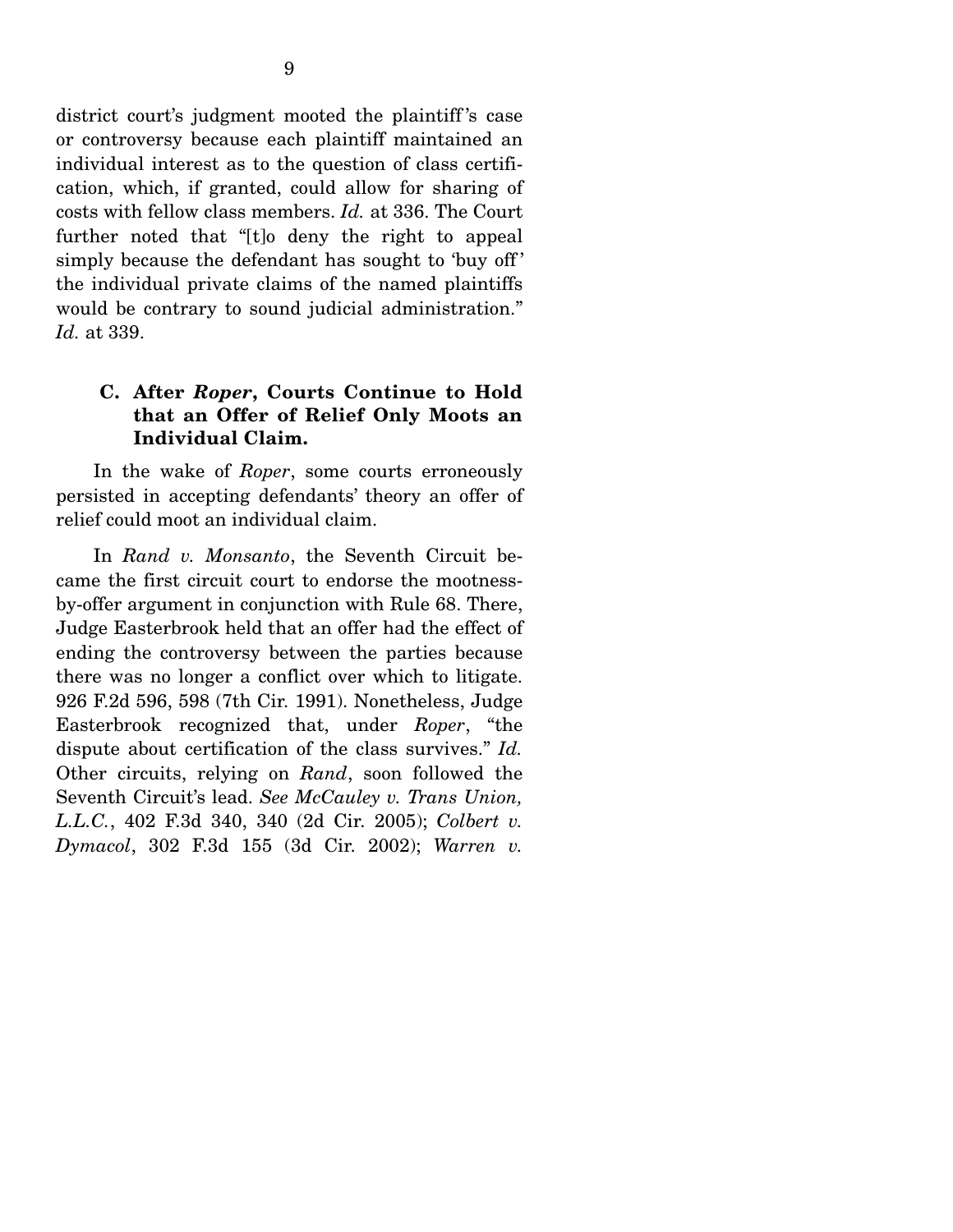*Sessoms & Rogers, P.A.*, 676 F.3d 365, 370 (4th Cir. 2012); *Sandoz v. Cingular Wireless LLC*, 553 F.3d 913, 919 (5th Cir. 2008); *O'Brien v. Ed Donnelly Enterprises, Inc.*, 575 F.3d 567 (6th Cir. 2009).

### **D. Following** *Genesis***, Circuit Courts Acknowledge that an Offer of Relief Does Not Moot a Claim.**

 Although this Court's decision in *Genesis Healthcare Corp. v. Symczyk*, 133 S. Ct. 1523 (2013) failed to resolve the first Question Presented here, the decision did move many circuit courts to reexamine their positions.

 Most notably, Judge Easterbrook, writing for the Seventh Circuit, recently acknowledged the error of the mootness-by-offer theory, overruling *Rand*. *See Chapman v. First Index, Inc.*, Nos. 14-2773, 14-2775, 2015 WL 4652878 (7th Cir. Aug. 6, 2015). *Chapman*, like this case, involved a Rule 68 offer allegedly providing the named plaintiff total relief. *Id.* at \*2. Noting that "[a] case becomes moot only when it is impossible for a court to grant any effectual relief whatever to the prevailing party[,]" the court had little trouble concluding the case was not moot. *Id.*  After all, "[t]he district court could award damages and enter an injunction. [The plaintiff] began this suit seeking those remedies; he does not have them yet; the court could provide them." *Id.* 

All other circuit courts that have examined the mootness-by-offer theory post-*Genesis* have rejected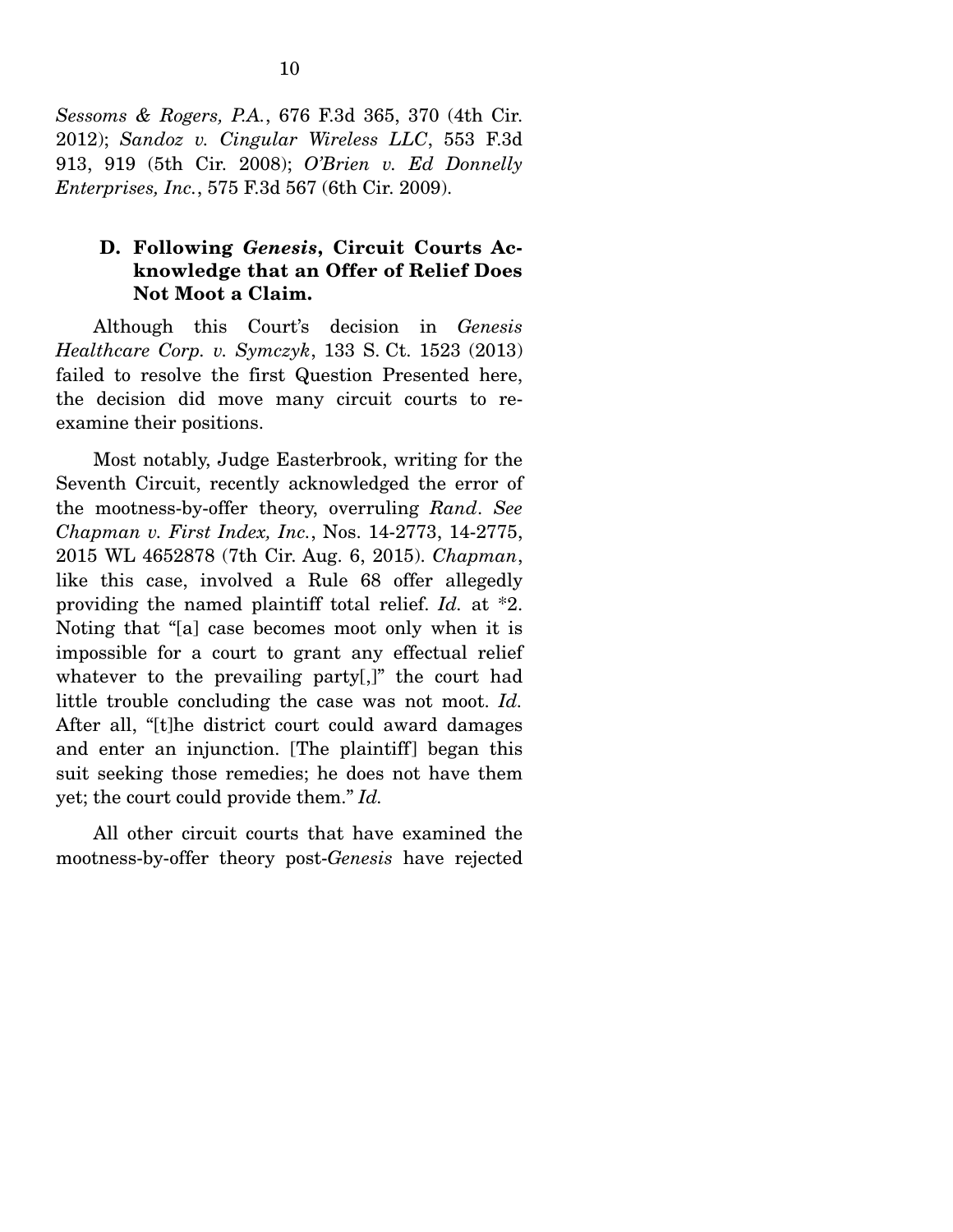the argument. *See, e.g.*, *Tanasi v. New Alliance Bank*, 786 F.3d 195 (2d Cir. 2015); *Gomez v. Campbell-Ewald Co.*, 768 F.3d 871 (9th Cir. 2014), *cert. granted*, \_\_\_ U.S. \_\_\_, 135 S. Ct. 2311, 191 L.Ed.2d 977 (2015); *Hooks v. Landmark Industries, Inc.*, No. 14-20496, 2015 WL 4760253 (5th Cir. Aug. 12, 2015); *Bais Vaakov of Spring Valley v. ACT, Inc.*, No. 14-1789, 2015 WL 4979406 (1st Cir. Aug. 21, 2015).

#### **E. An Offer of Relief Does Not Moot a Plaintiff 's Claim.**

 In light of the forgoing, there is now little question that an offer of relief, standing alone, does not deprive a court of its judicial power.

 Petitioner's theory finds no support in the relevant constitutional history. There is simply no indication that, prior to circuit cases beginning in 1977, there was any understanding that an offer of relief removed a dispute from the categories of "cases" or "controversies." As this Court has recognized, "[l]ong settled and established practice is a consideration of great weight in a proper interpretation of constitutional provisions[.]" *N.L.R.B. v. Noel Canning*, 134 S. Ct. 2550, 2559 (2014). Indeed, "history and tradition offer a meaningful guide to the types of cases that Article III empowers federal courts to consider." *Sprint Commc'ns Co., L.P. v. APCC Servs., Inc.*, 554 U.S. 269, 274 (2008).

 The absence of any credible historical indication that an offer eliminates Article III jurisdiction must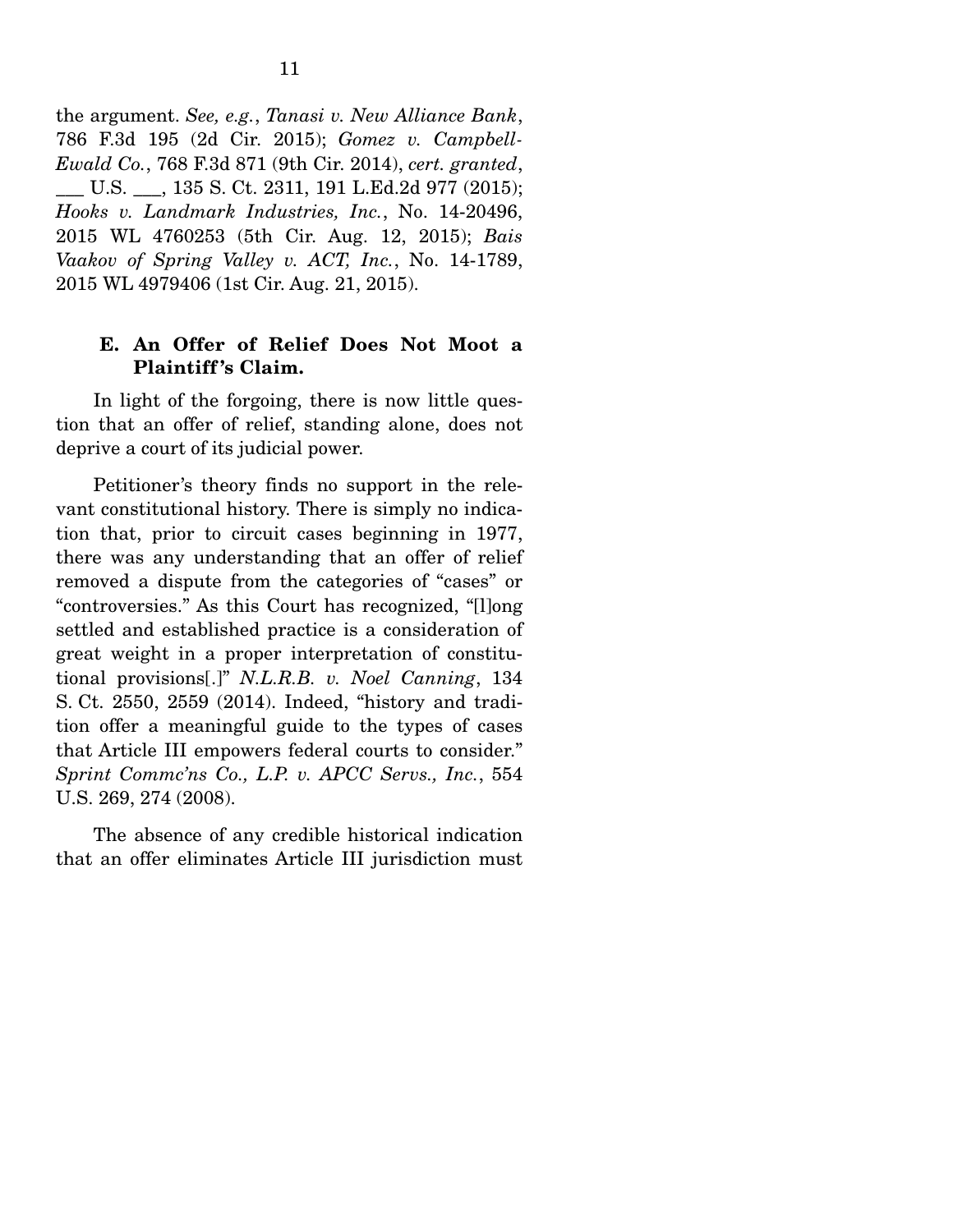weigh heavily against the "discovery" of such a limitation 226 years after the Constitution was ratified. *See* Transcript of Oral Argument at 11, *NFIB v. Sebelius*, 132 S. Ct. 2566 (2012) (No. 11-398) (when a constitutional claim is "unprecedented," there is a "heavy burden of justification") (Kennedy, J.).

 This Court's decision in *San Pablo* is not to the contrary. *San Pablo* turned on the crucial fact that, under California law, the defendant's deposit into a state account eliminated the underlying dispute by operation of law. In that scenario, it would have been "impossible for a court to grant any effectual relief whatever to the prevailing party." *Knox*, 132 S. Ct. at 2287. *San Pablo* cannot be read so broadly as to hold that *any* offer of relief operates to moot the underlying claim.

 As Justice Kagan emphasized dissenting in *Genesis*, Petitioner's argument fares no better examined as a matter of common sense. When a plaintiff rejects such an offer, "her interest in the lawsuit remains just what it was before. And so too does the court's ability to grant her relief. An unaccepted settlement offer – like any unaccepted contract offer – is a legal nullity, with no operative effect." *Genesis Healthcare Corp. v. Symczyk*, 133 S. Ct. 1523, 1533 (Kagan, J., dissenting).

 This Court should reject Petitioner's argument and hold that on offer of relief, standing alone, does not moot a plaintiff 's claim.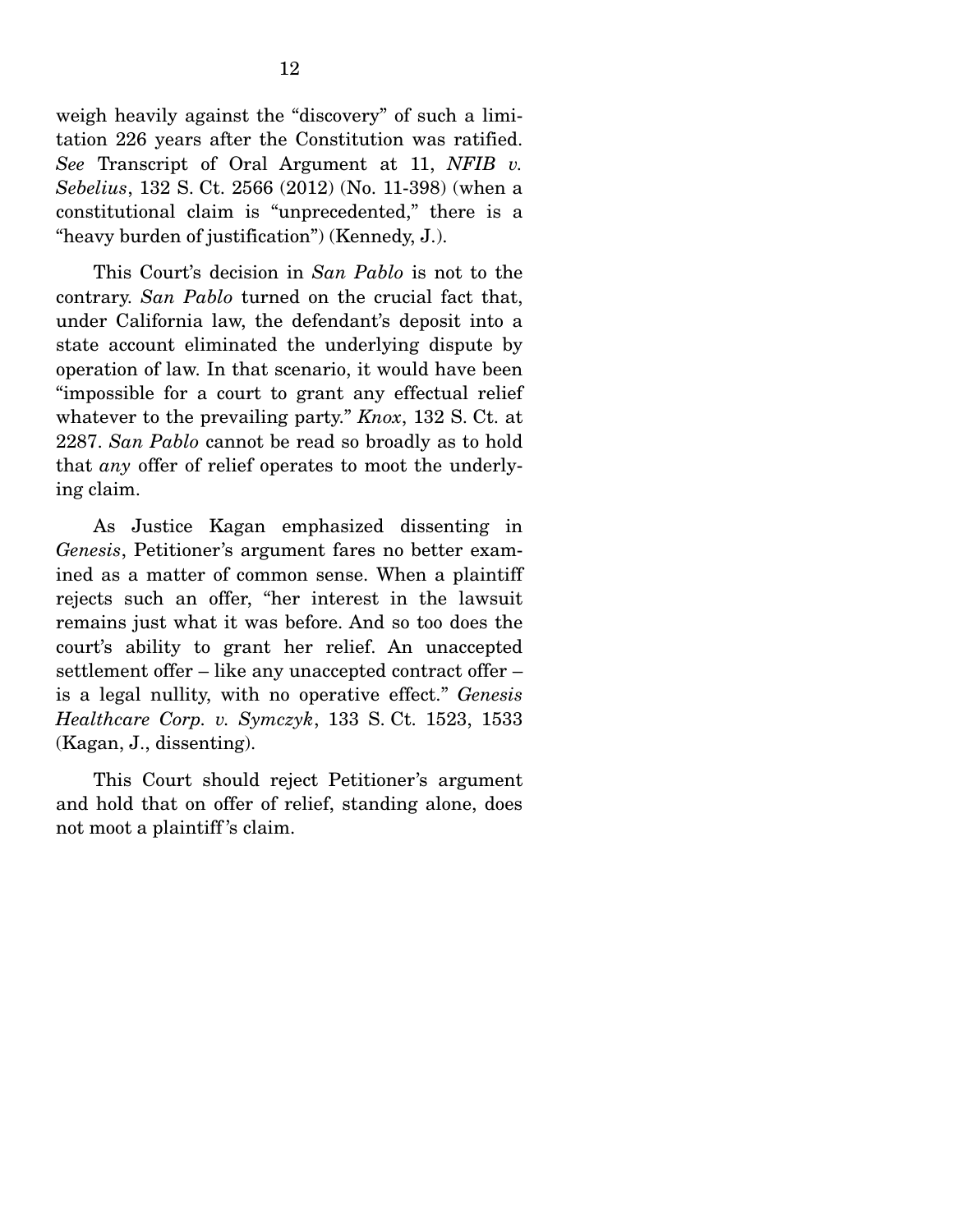#### **II. AN OFFER OF RELIEF CANNOT MOOT A CLASS ACTION.**

 There are good reasons why the mootness-byoffer theory advanced by Petitioner in this case almost always arises in the context of class actions. In an individual case, defendants rarely offer to fall on their own sword and offer complete relief. It is even rarer for a plaintiff to reject all she could hope to recover.

 Class actions are another matter. In a class action, an offer of full relief to the named plaintiff is no mea culpa. It is an attempt to evade classwide liability and damages. The price to be paid to a single plaintiff will usually pale in comparison to the measure of common harm.

 In the class context, an offer of relief made solely to the named plaintiff cannot eliminate the underlying case or controversy. A named plaintiff assumes a fiduciary relationship with the class. When such a plaintiff files a complaint raising class allegations, he asserts an interest in serving as a representative of the group. That interest cannot be extinguished with an individual offer of relief.

## **A. The Historical Record Establishes that Representative Actions Are Firmly Rooted as Cases and Controversies.**

 Although Petitioner's mootness-by-offer theory finds no support in history, there is robust and long standing support for the prosecution of representative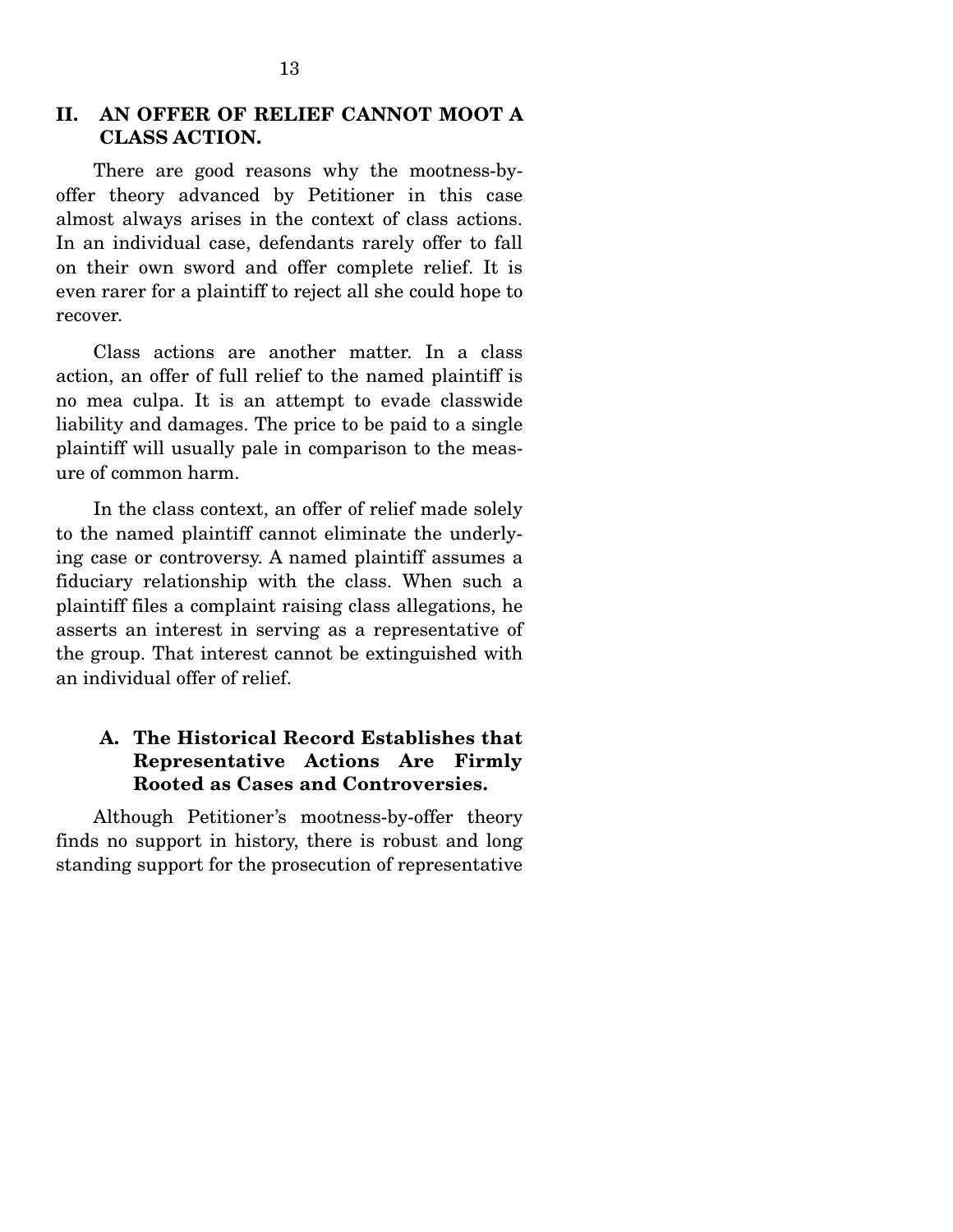actions in Anglo-American courts. Representative actions were understood to allow a single plaintiff to stand in the shoes of a distinct legal entity – the class – and assert the common interests of that class. The prevalence of this understanding demonstrates that the Constitution does not contemplate a mechanism by which any class action defendant can avoid liability by making an offer to the named plaintiff.

 "[G]roup litigation has a remarkably deep history" dating back to medieval times. Stephen C. Yeazell, *The Past and Future of Defendant and Settlement Classes in Collective Litigation*, 39 Ariz. L. Rev. 687, 687 (1997); Stephen C. Yeazell, From Medieval Group Litigation to the Modern Class Action 21 (1987).

 As this Court recognized more than 160 years ago: "[W]here the parties interested are numerous, and the suit is for an object common to them all, some of the body may maintain a bill on behalf of themselves and of the others; and a bill may also be maintained against a portion of a numerous body of defendants, representing a common interest." *Smith v. Swormstedt*, 57 U.S. (16 How.) 288, 298 (1853). The class action device "treats individuals falling within a class definition as members of a group rather than as legally distinct persons." *Neale v. Volvo Cars of North America, LLC*, No. 14-1540, 2015 WL 4466919 at \*7 (3d Cir. July 22, 2015) (citing *Sosna v. Iowa*, 419 U.S. 393, 399 (1975)).

 These authorities contemplate that when a plaintiff files a class action lawsuit, he asserts an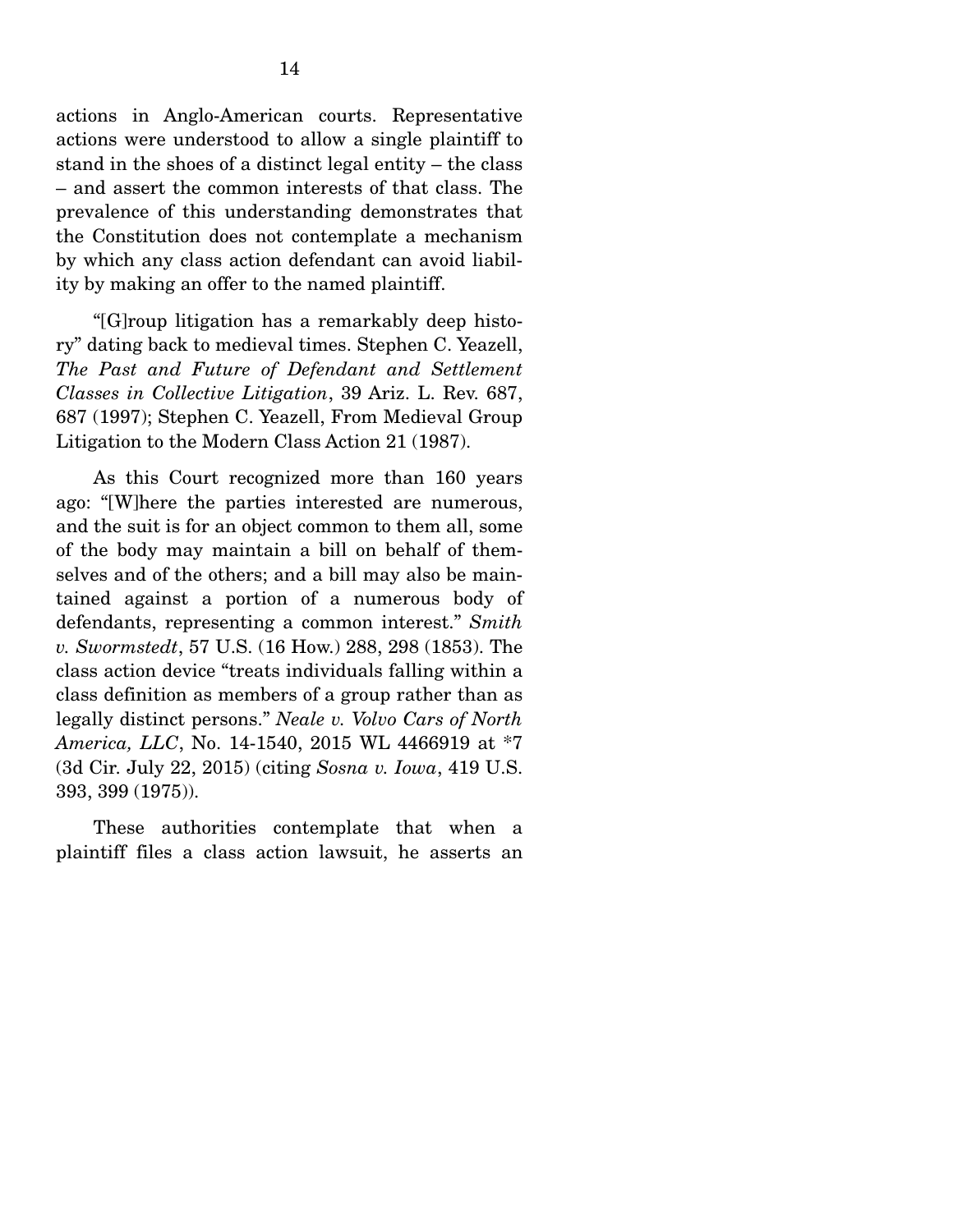interest on behalf of the proposed class. The interests of the class cannot be rendered moot by an offer to the named plaintiff.

### **B. A Named Plaintiff Represents a Putative Class When the Class Action Is Filed.**

 Petitioner and its amici do not deny the representative character of class actions, but instead offer an evasion. According to Petitioner, a named plaintiff has no interest in representing a class until the district court has certified the class.

 Once again, the argument runs afoul of history and this Court's precedent.

 Petitioner's assertion that a class action does not exist before certification ignores the relevant history. Prior to the 1966 revisions to the Federal Rules, Rule 23 contained no certification requirement at all. *See* Fed. R. Civ. P. 23 (1964). The same is true of Equity Rule 38, which preceded the federal rules. *See* James Love Hopkins, The New Federal Equity Rules 231 (1930). Surely the named plaintiffs in cases filed before 1966 validly asserted the rights of the class.

 The Advisory Committee notes accompanying the 1966 amendments reinforce the same point. A named plaintiff asserts the interests of a class when she files a class action complaint. A district court's order granting certification merely *ratifies* the class action character of the case. And when a court denies certification, "the action should be *stripped of its character*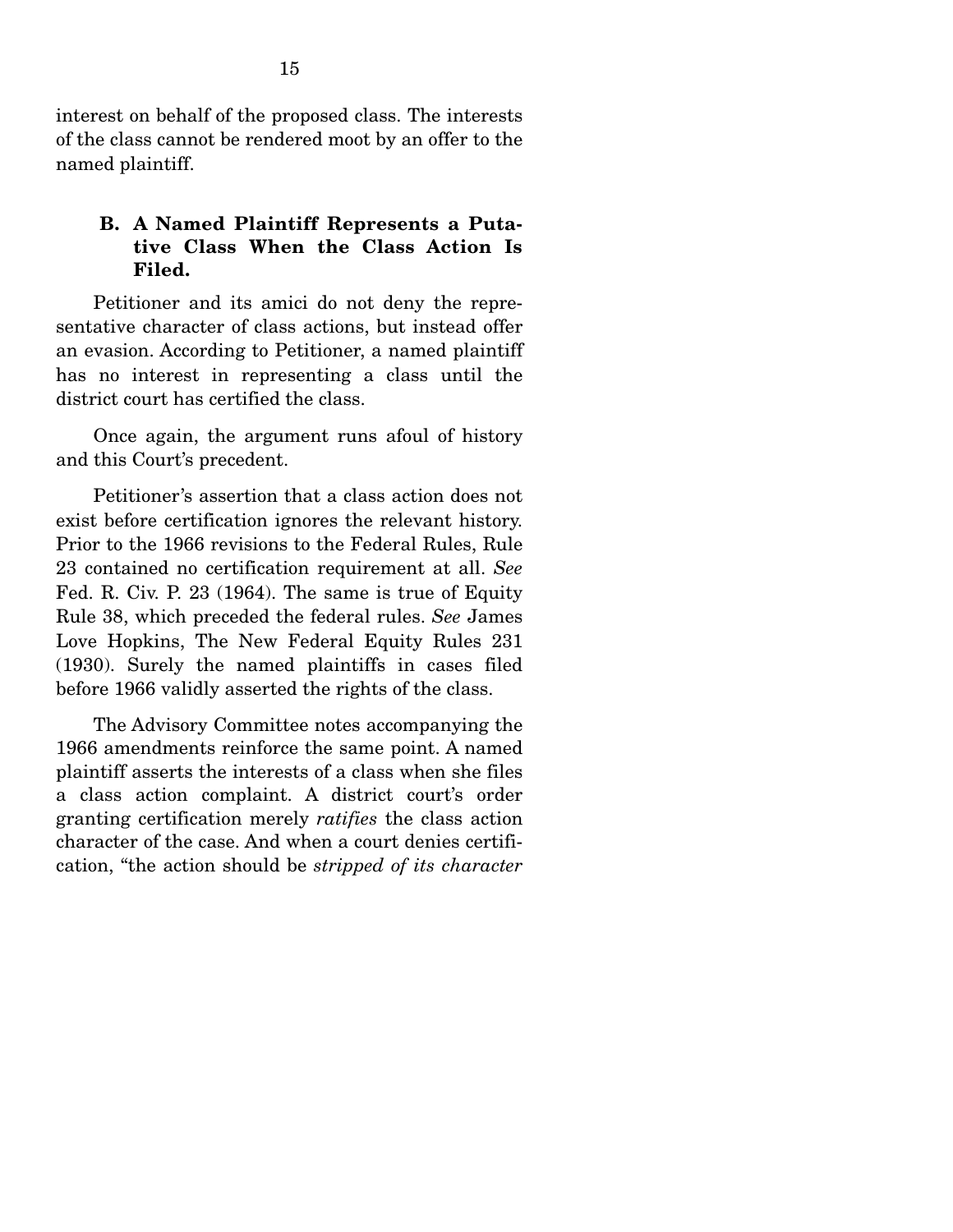*as a class action*." Fed. R. Civ. P. 23(c)(1) advisory committee's note to 1966 amendment (emphasis added).

 This Court's precedents point in the same direction. Petitioner's argument cannot be squared with *Roper*. *Roper* held that neither the defendant's tender to each plaintiff of the maximum amount that each could have recovered nor the district court's entry of judgment in favor of plaintiffs over their objections mooted plaintiffs' case or controversy. The only difference between *Roper* and this case is the timing of the offer. Here, the offer was made before a ruling on certification, in *Roper*, after certification was denied. The distinction is of no consequence. If anything, the defendant in *Roper* was on stronger footing: a court had already entered an order denying certification, "strip[ing the case] of its character as a class action." Here, by contrast, the case retained its character as a class action, subject to later review by the court in certification proceedings. There is simply no sound basis to distinguish this case from *Roper*.

 Petitioner's argument also runs counter to this Court's decision in *American Pipe & Const. Co. v. Utah*, 414 U.S. 538 (1974). *American Pipe* held that "the commencement of the original class suit tolls the running of the statute for all purported members of the class who make timely motions to intervene after the court has found the suit inappropriate for class action status." *Id.* at 553. Implicit in *American Pipe*'s holding is the precept that the *filing* of a class action – even absent eventual certification – affects the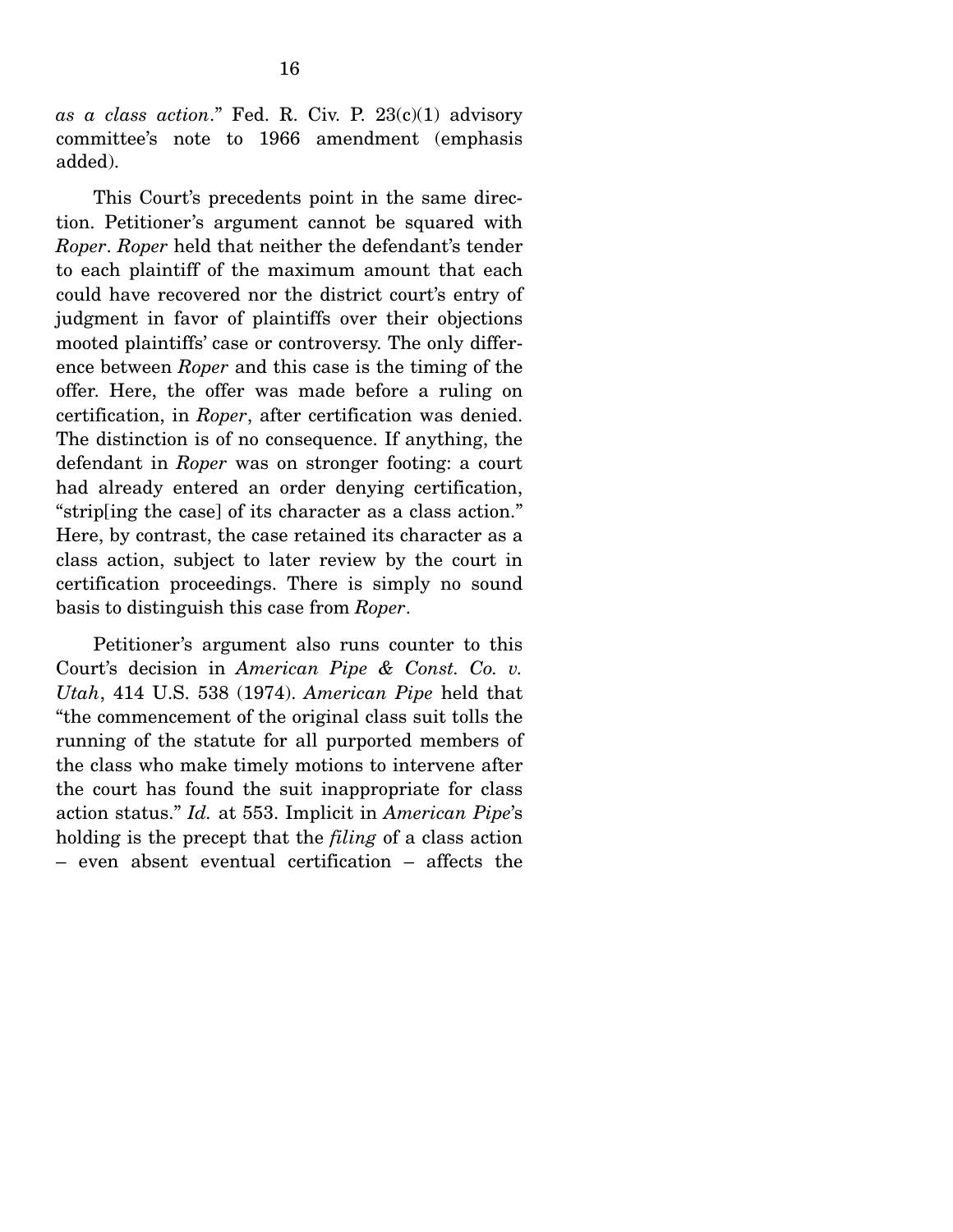rights and interests of unnamed class members. *American Pipe* cannot be reconciled with Petitioner's argument that the class is a legal nullity prior to certification.

 Petitioner's heavy reliance on *Genesis Healthcare* is misplaced. It does not lend Petitioner support. In *Genesis*, the Court confronted the highly unusual situation of a sole named plaintiff in a collective action brought under the Fair Labor Standards Act. Plaintiff there *conceded* – unlike Respondent Gomez here – that his claim, asserted on behalf of himself and others similarly situated, was moot, due to an offer of individual relief only made under Rule 68. Under those circumstances, the Court concluded, the plaintiff had "no personal interest in representing putative, unnamed claimants." 133 S. Ct. at 1532. Moreover, the Court's ruling assumed, but did not decide, that an unaccepted Rule 68 offer can render a claim moot, *id.*, the very question at issue in this case. In fact, Justice Kagan found the circumstances of the case so incredulous that, in her dissent, she counseled practitioners to "[f]eel free to relegate the majority's decision to the further reaches of your mind: The situation it addresses should never again arise." *Genesis*, 133 S. Ct. at 1533 (Kagan, J., dissenting) (recognizing that the unique legal and procedural posture of *Genesis* made it "the most one-off of oneoffs"). The *Genesis* plaintiff 's concession that his individual claim was moot foreclosed in that case, which is not replicated here, valid arguments that a named plaintiff in a mass action maintains an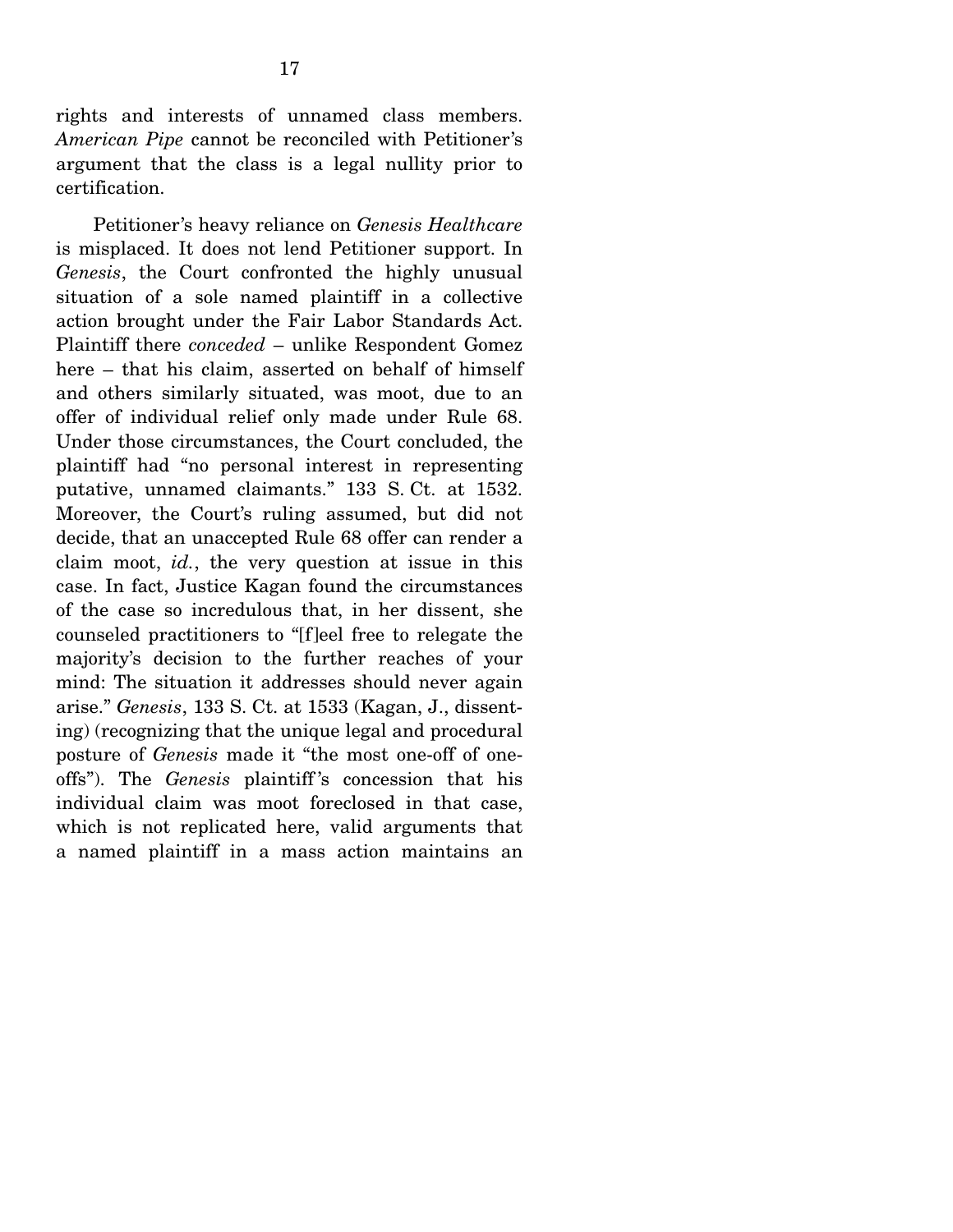individual interest in class or collective treatment. *E.g.*, *Roper*, 445 U.S. at 336 (named plaintiff 's individual interest in spreading costs sufficient to maintain Article III standing).

 A plaintiff who asserts the rights of a class represents the interests of that class even before certification. It follows that an offer to provide only individual relief to the named plaintiff cannot satisfy that plaintiff 's obligation to represent the interests of the class.

### **III. PETITIONER'S MOOTNESS-BY-OFFER THEORY UNDERMINES THE RULE OF LAW.**

 Petitioner's theory, if accepted, would create serious barriers to the vindication of substantive legal rights and undermine the established rule of law.

 Suppose, for example, that an employer refused to hire women. The law provides a remedy. An aggrieved applicant can sue, stand in the shoes of other similarly-situated applicants, and obtain relief for the class. *See Teamsters v. United States*, 431 U.S. 324 (1977). Under Petitioner's theory, however, the employer could eviscerate a court's jurisdiction by offering the named plaintiff money and an injunction tailored only to her. The employer could continue its illegal practice (unless it was sued by every last victim or enjoined by an executive agency).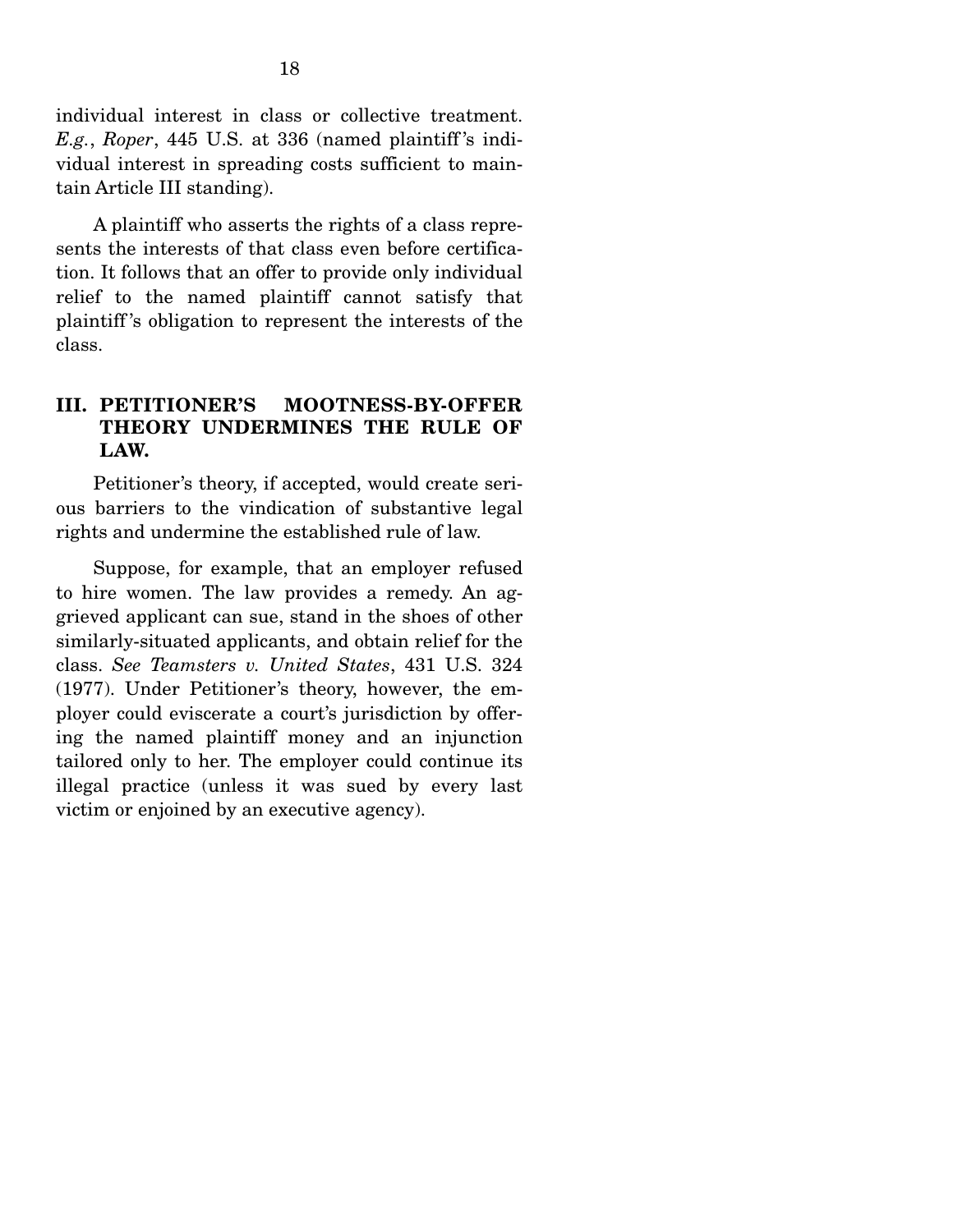Suppose a group of corporate officers decided to steal from a public company and hide the fraud from shareholders. The law provides a remedy. *See, e.g.*, *Basic Inc. v. Levinson*, 485 U.S. 224 (1988). But if Petitioner's mootness-by-offer theory is accepted, the offending officers could simply pay off the named plaintiffs and go about their business, leaving hundreds or perhaps many thousands of other claimants without a remedy.

 Or suppose that a group of insureds is collectively owed \$1 million, but the common insurance company can only afford to pay a total of \$500,000 in claims. Once again, the law affords a sensible remedy: a mandatory "limited fund" class, which is required "when claims are made by numerous persons against a fund insufficient to satisfy all claims." *County of Suffolk v. Long Island Lighting Co.*, 907 F.2d 1295, 1303 (2d Cir. 1990) (quoting Advisory Committee Notes to Fed. R. Civ. P.  $23(b)(1)(B)$ . According to Petitioner, however, the Constitution requires what Rule 23 forbids: a full offer of relief to a single insured renders the court powerless to protect innocent class members whose claims are diluted or rendered worthless by the payoff to the named plaintiff.

 Petitioner and its amici attempt to focus the Court's attention on burdens imposed by class actions that they deem frivolous. But make no mistake: the unprecedented constitutional mootness rule advanced by Petitioner would throw the baby out with the bathwater, rendering all manner of valid claims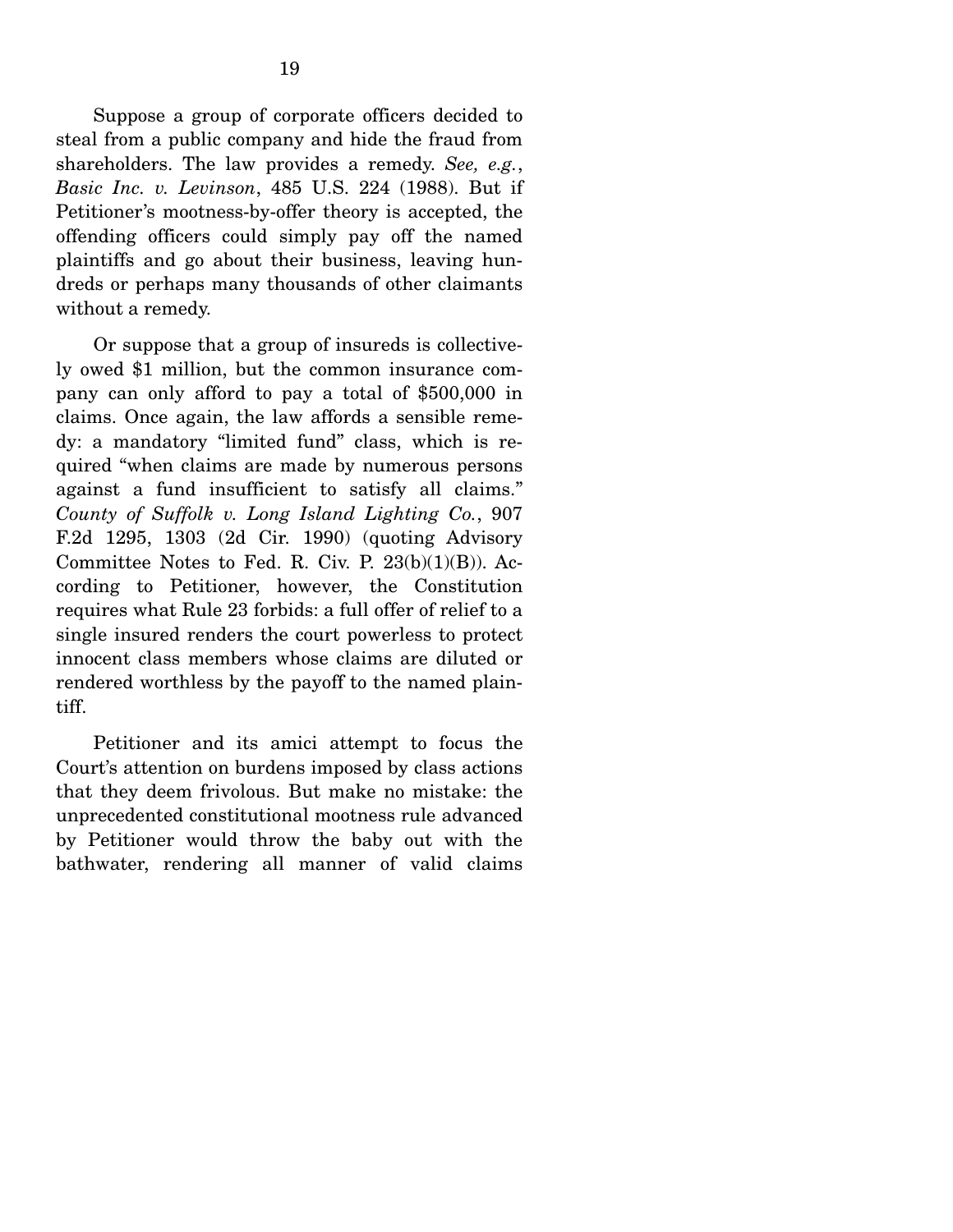immune from effective vindication. The Constitution does not require such a result.

 In addition to undermining the rule of law, Petitioner's mootness-by-offer theory, if accepted, would work a serious hardship on courts, administrative agencies, and ultimately citizens. A principal purpose of Rule 23 class actions is to promote "efficiency and economy of litigation." *American Pipe*, 414 U.S. at 553. Under Petitioner's theory, courts' role would shift from resolving common disputes to presiding over endless rounds of whack-a-mole between plaintiffs and defendants in repetitive individual suits. And by removing private enforcement as a viable option to vindicate common harm, administrative agencies will be forced to fill the void, playing a far greater role in the resolving disputes.

 This Court has always employed a functional understanding on the limits of a court's ability to grant relief. This Court adjudicates only genuine disputes between adverse parties, where the relief requested would have a real impact on the legal interests of those parties. *See Church of Scientology v. United States*, 506 U.S. 9, 12 (1992). When the dispute between the parties is genuine, this Court has consistently rejected the same kinds of formalistic arguments advanced by Petitioner here. *See Southern Pacific Terminal*, 219 U.S. at 515; *Roper*, 445 U.S. at 339.

 That same functional understanding must inform the Court's decision here. Finding a constitutional